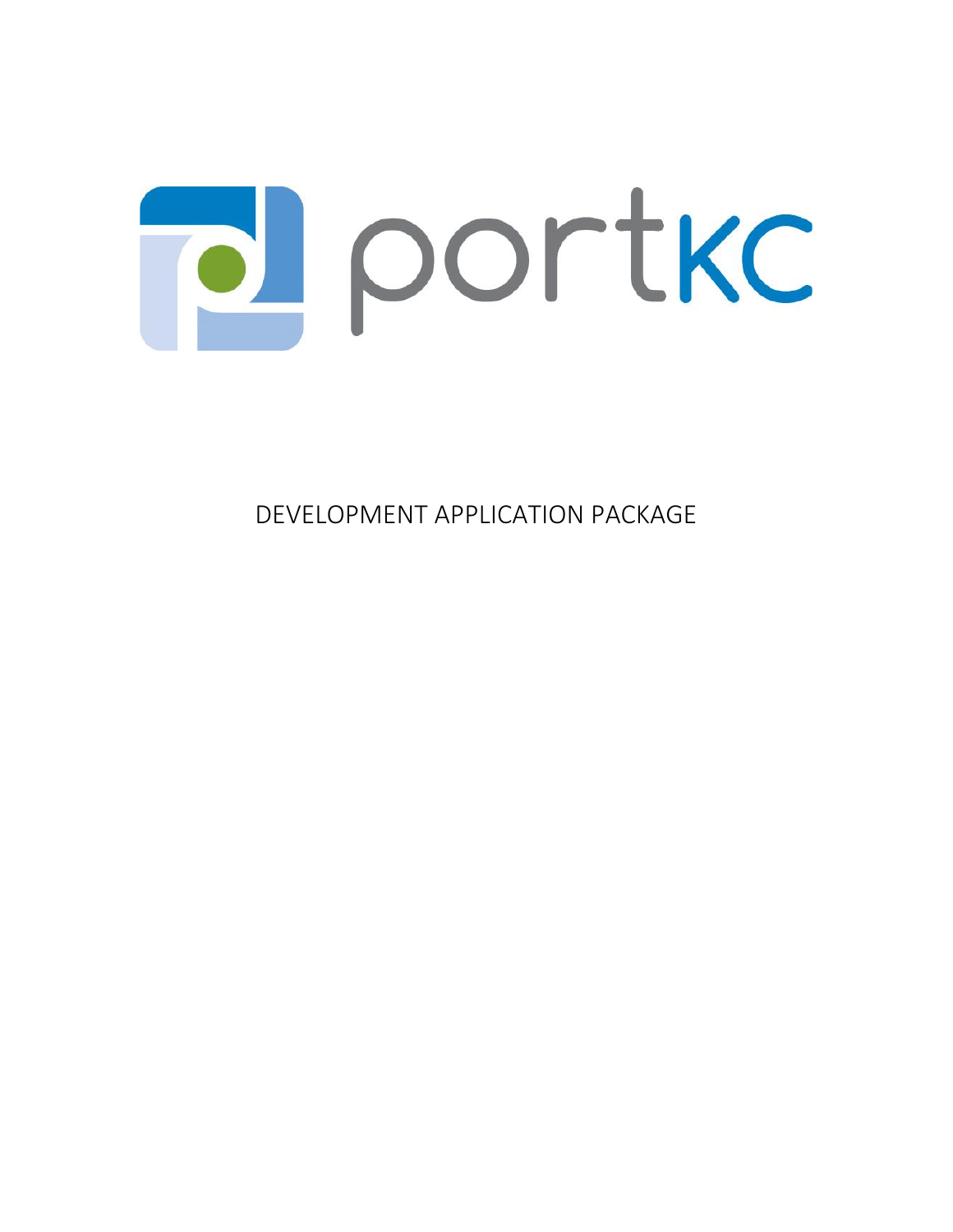#### **STATUTORY PURPOSE OF THE PORT AUTHORITY**

RSMO Chapter 68.020: As a political subdivision of the State of Missouri, it shall be the purposes of every port authority to promote the general welfare, to promote development within the port district, to encourage private capital investment by fostering the creation of industrial facilities and industrial parks within the port district and to endeavor to increase the volume of commerce, and to promote the establishment of a foreign trade zone within the port districts.

The port district for Port KC is the boundary lines of the City of Kansas City, Missouri.

#### **MISSION OF PORT KC**

To grow the economy of Kansas City's Port District through transportation, global commerce, and development.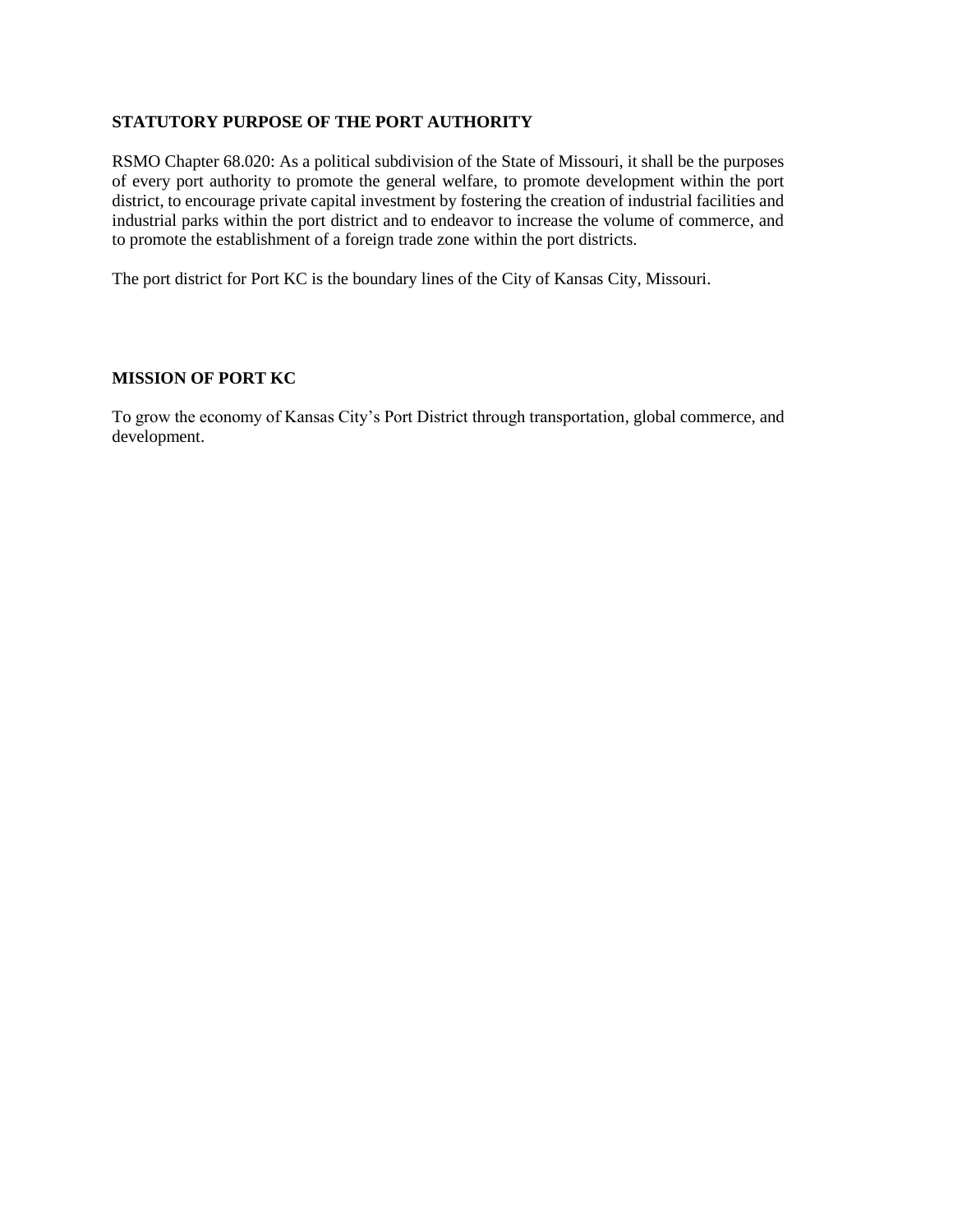## **I. APPLICATION INFORMATION**

| <b>Applicant Name:</b>                                                |            |  |  |  |  |  |  |
|-----------------------------------------------------------------------|------------|--|--|--|--|--|--|
| Applicant EIN/Tax ID:                                                 |            |  |  |  |  |  |  |
| <b>Contact Person:</b>                                                |            |  |  |  |  |  |  |
| <b>Business Phone:</b>                                                | $E$ -mail: |  |  |  |  |  |  |
| <b>Attorney for Applicant:</b>                                        | Email:     |  |  |  |  |  |  |
| Representative(s) authorized to sign/execute documents:               |            |  |  |  |  |  |  |
| Address:                                                              |            |  |  |  |  |  |  |
| Previous development projects or experience of the organization/firm: |            |  |  |  |  |  |  |

#### **II. LOCATION OF DEVELOPMENT**

*(In this section please note existing versus planned area, square footage and parking).*

General Boundaries:

Total Leasable Square Footage:

| Number of floors (levels): | Parking: <u>Yes No</u> |  |  |
|----------------------------|------------------------|--|--|
|----------------------------|------------------------|--|--|

Garage Parking: Surface Parking:

## **Jurisdiction**

City Council District: County:

School District:

Library District:

## **III. DESCRIPTIVE SUMMARY OF PLAN AND PROJECT**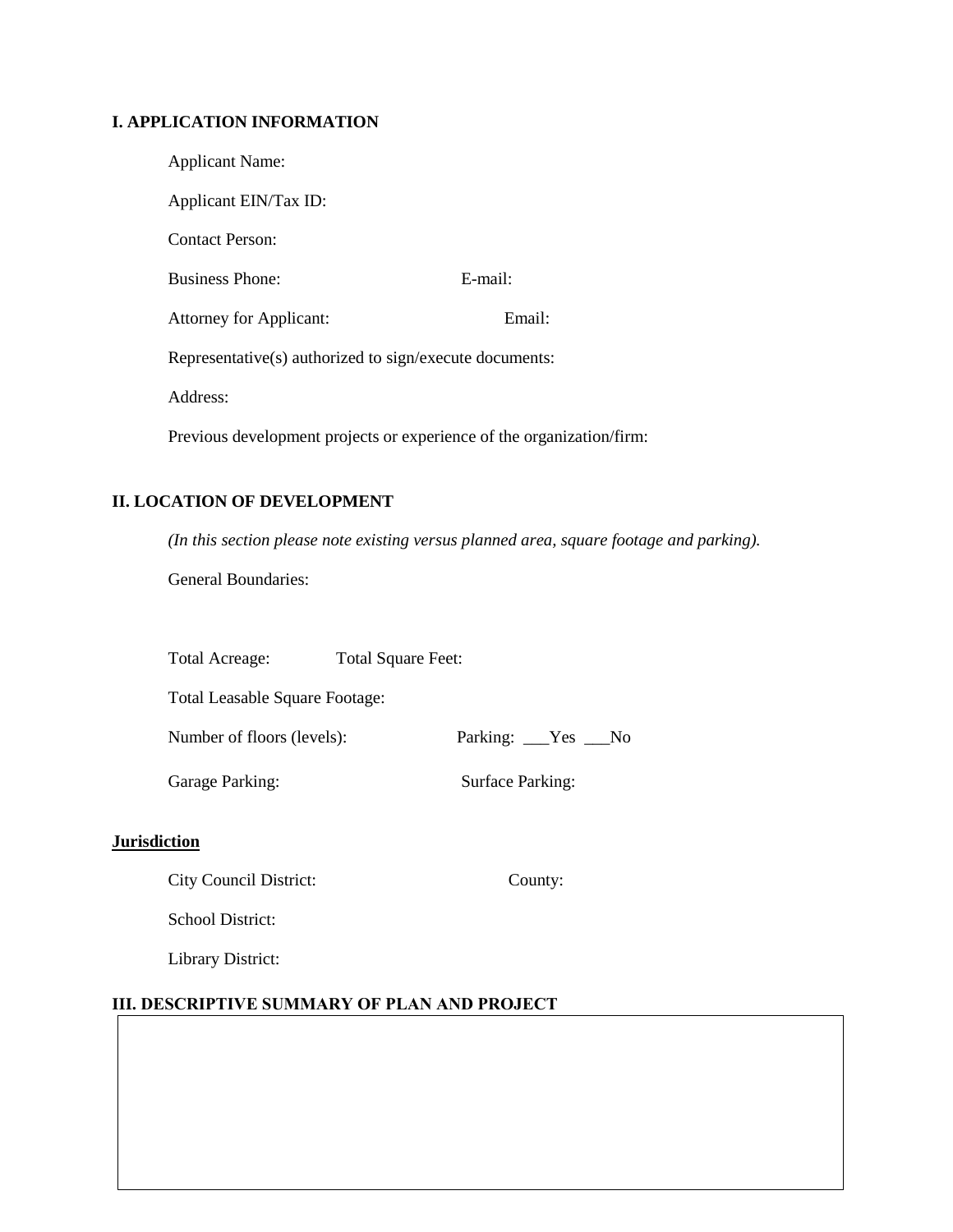### **IV. CURRENT OPERATIONS**

- Does the company or project have an existing presence in Kansas City?
	- o If yes, provide current information on taxable property, number of employees and average salary.
	- o Provide the market value of firm's taxable property (associated with this project) currently on the tax rolls.
		- $\blacksquare$  Land:  $\mathcal S$
		- Buildings  $&$  other Real Property:  $\$
		- Personal Property: \$
- Number of existing employees working at current facility.
- Number of jobs to be retained. (*Include average salary).*
- Current annual taxable sales (if applicable): \$
- Current annual taxable purchases: \$
- Will there be a use of federal or state incentives for the Project? *(If so, please describe)*

### **V. PROJECT DESCRIPTION**

Please attach the following for the development project, as applicable:

- Current land use and zoning for Project Area;
- Proposed land use, zoning for each Project Area;
- Off-site public improvements to be made within Project Area (i.e., infrastructure, streetscape improvements);
- A development schedule for the Project Plan;
- Design plans for the Project Area (including site plans & elevations);
- List of parcels in Project Area to include:
	- o Parcel County ID,
	- o Current assessed value,
	- o Separate land and improvement value,
	- o Owner's name and address.
- Number of full-time jobs to be added to the community each year.
- Average annual salaries of new and/or existing employees this year.
- The project's estimated taxable purchases of materials, supplies, and services in the community and the project's estimated taxable sales within the community that will be subject to sales tax within the community.
- If seeking personal property exemption, the estimated value of the personal property and its estimated taxable sales within the community that will be subject to sales tax within the community.
- Project's annual utility usage (water, electricity and natural gas)
- Percent of building costs for materials and labor.
- Total number of residential units and affordable units planned (for projects that include multi-family housing).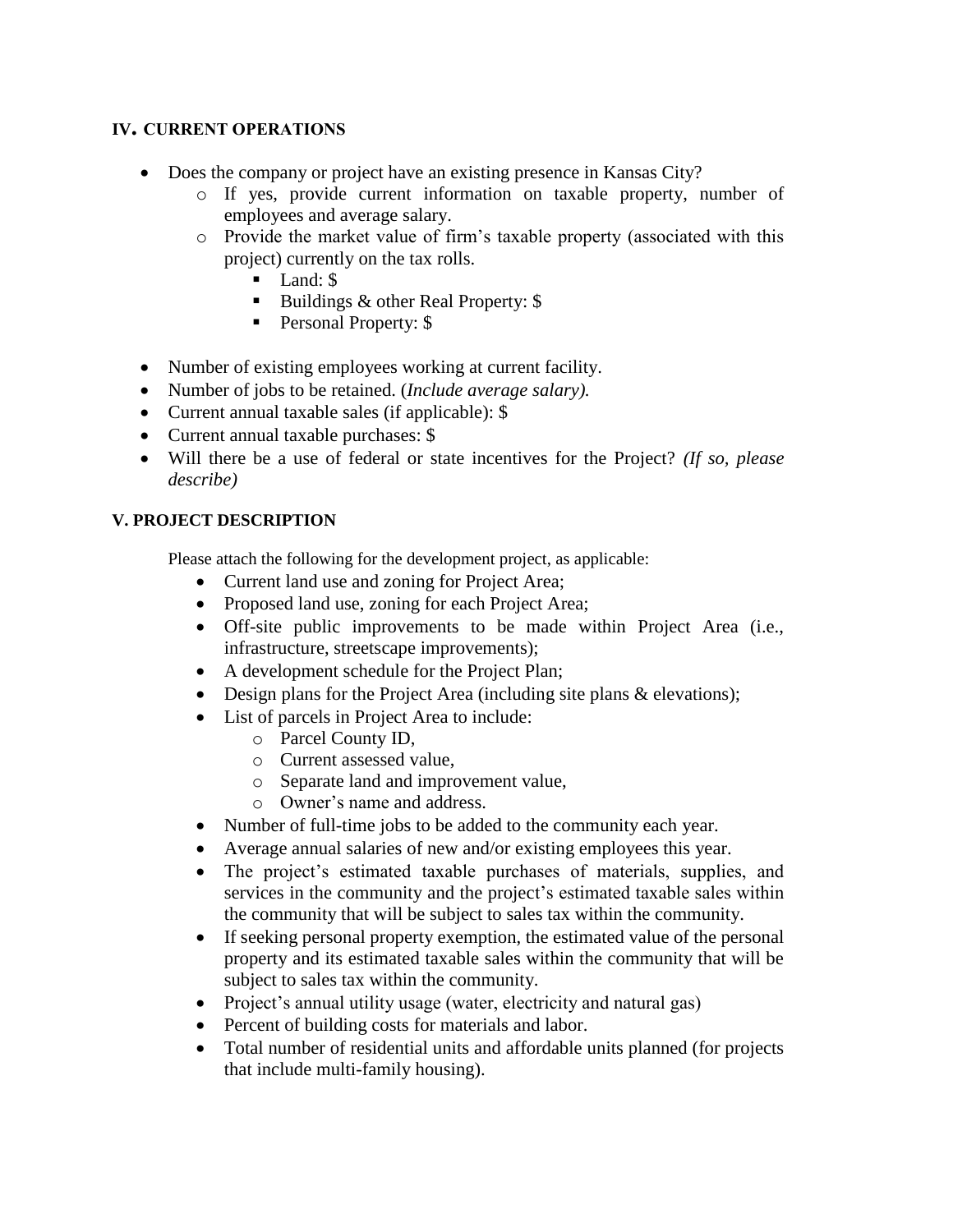*Port KC is committed to helping the City of Kansas City, Missouri achieve its objective of adding affordable housing inventory as set forth in Committee Substitute for Ordinance No. 201038, As Amended.. Port KC expects that affordable units will be developed in a manner that maximizes the community benefit and will work with the applicant to ensure a mix of unit types and amenities for households of differing sizes.* 

#### **VI. PROJECT BUDGET**

Please attach the following for the development project, as applicable:

- A complete sources and uses of the development costs by Project (yrs. 1- 10);
- 10 Year pro forma:
- The project's capital investment each year (yrs. 1-10):
- Amount and source of total financing;
- Building permits and fees to be paid to City during construction
- Name of Lender/investor(s);
- Evidence of commitment to provide funds from the lending institution/investor *(Signed by lender(s)/investors and notation of conditions and contingencies, if any);*
- Identify the amount of Project costs to be financed with bond proceeds, if applicable.

#### **VII. BOND ISSUANCE**

Chapter 68 of the Missouri Revised Statues authorizes the Port Authority, as a political subdivision, to issue revenue bonds for public offering and private placement.

Please complete the following for a bond issuance:

- Will issuance be a private placement \_\_\_\_ or public offering \_\_\_\_\_
- Amount of bond issuance \$
- *Refer to the attachments to this application for issuance fee(s) schedule.*

### **VIII. CONTROL OF PROPERTY**

If the applicant owns the project site or property, indicate:

Date of Purchase: Mortgage(s)/Security:

Balance of existing Mortgage(s):

Submit copies of promissory note(s), deed(s) of trust and deed(s) for each Mortgage.

Does applicant have a contract or option to purchase the project site?

Please complete the following if this describes the project: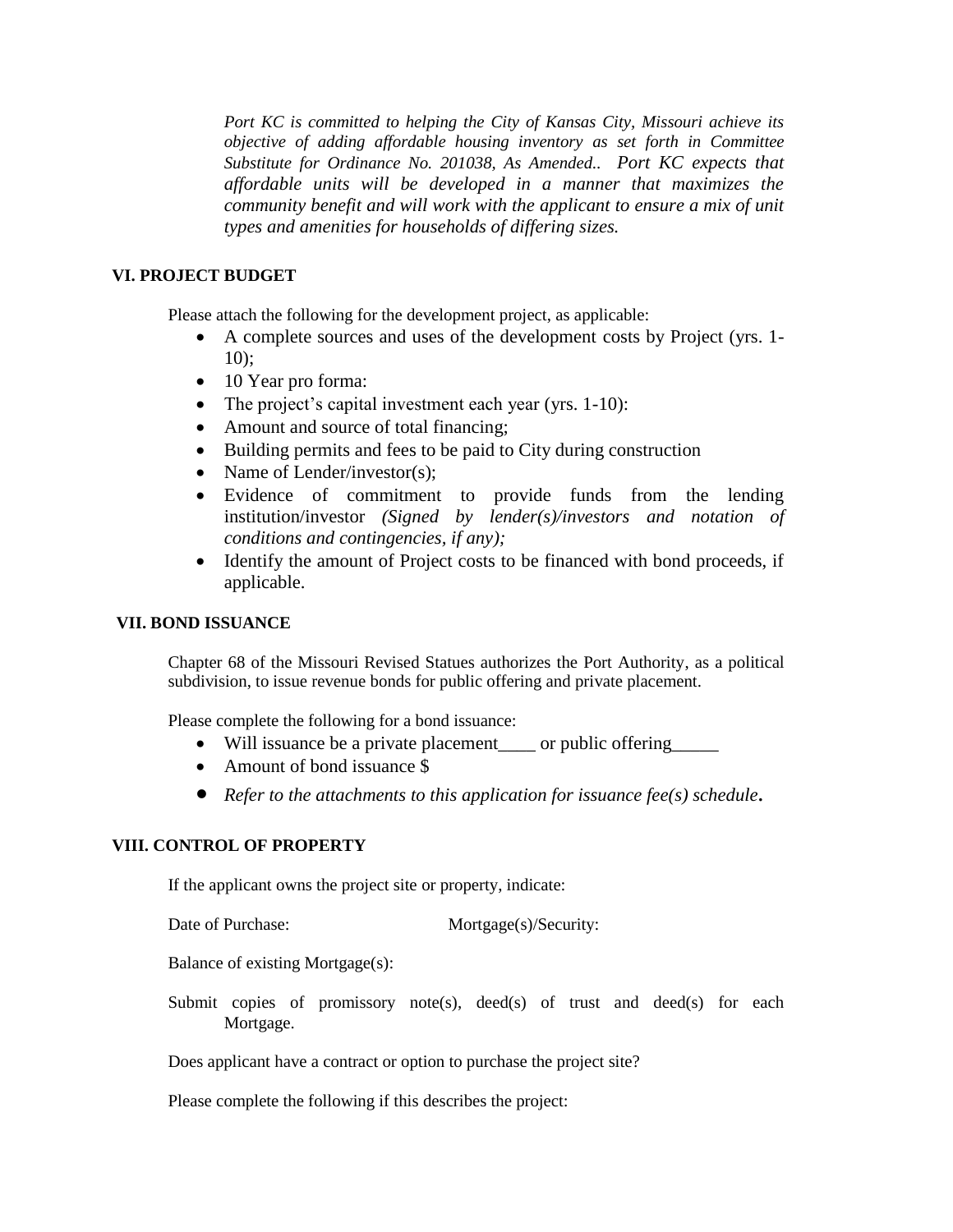Date purchase/option contract signed:

Closing/expiration date:

Provide a copy of purchase/option contract(s) and sale-leaseback *(If applicable).*

#### **IX. TAX EXEMPTION**

For any property for which tax exemption is requested (real and/or personal, as applicable), complete the "Requested Exemption Schedules" attached to this application. All taxes and proposed payments shall be allocated on a pro rata basis consistent with applicable levy rates.

#### **X. FUNDING AGREEMENT**

The Applicant shall complete and sign the Funding Agreement attached to this petition.

#### **XI. DISCLOSURES**

Has the Applicant or any partner, officer, member or director of the Applicant or any entity (affiliated with Applicant or otherwise) in which any partner, officer, member or director of the Applicant is or was a partner, officer, member or director, ever been a debtor in bankruptcy?

If yes, state the name of business or individual, caption of the proceeding, court and year in which it was filed and its disposition and/or status:

\_\_\_\_\_\_\_\_\_\_\_\_\_\_\_\_\_\_\_\_\_\_\_\_\_\_\_\_\_\_\_\_\_\_\_\_\_\_\_\_\_\_\_\_\_\_\_\_\_\_\_\_\_\_\_\_\_\_\_\_\_\_\_\_\_\_\_\_\_\_\_\_\_\_\_\_\_\_

\_\_\_\_\_\_\_\_\_\_\_\_\_\_\_\_\_\_\_\_\_\_\_\_\_\_\_\_\_\_\_\_\_\_\_\_\_\_\_\_\_\_\_\_\_\_\_\_\_\_\_\_\_\_\_\_\_\_\_\_\_\_\_\_\_\_\_\_\_\_\_\_\_\_\_\_\_\_

Has the Applicant, or any partner, officer, member or director of the Applicant or any entity (affiliated with Applicant or otherwise) in which any partner, officer, member or director of the Applicant is or was a partner, officer, member or director, ever been charged with and/or convicted of a criminal offense?

If yes, state the name of business or individual, caption of the proceeding, court and year in which it was filed and its disposition and/or status: \_\_\_\_\_\_\_\_\_\_\_\_\_\_\_\_\_\_\_\_\_\_\_\_\_\_\_\_\_\_\_\_\_\_\_\_\_\_\_\_\_\_\_\_\_\_\_\_\_\_\_\_\_\_\_\_\_\_\_\_\_\_\_\_\_\_\_\_\_\_\_\_\_\_\_\_\_\_

Has the Applicant, or any partner, officer, member or director of the Applicant or any entity (affiliated with Applicant or otherwise) in which any partner, officer, member or director of the Applicant is or was a partner, officer, member or director, ever been advised or have reason to believe that it is or may be the subject of a criminal investigation?

\_\_\_\_\_\_\_\_\_\_\_\_\_\_\_\_\_\_\_\_\_\_\_\_\_\_\_\_\_\_\_\_\_\_\_\_\_\_\_\_\_\_\_\_\_\_\_\_\_\_\_\_\_\_\_\_\_\_\_\_\_\_\_\_\_\_\_\_\_\_\_\_\_\_\_\_\_\_

If yes, state the name of business or individual, caption of the proceeding, court and year in which it was filed and its disposition and/or status:

\_\_\_\_\_\_\_\_\_\_\_\_\_\_\_\_\_\_\_\_\_\_\_\_\_\_\_\_\_\_\_\_\_\_\_\_\_\_\_\_\_\_\_\_\_\_\_\_\_\_\_\_\_\_\_\_\_\_\_\_\_\_\_\_\_\_\_\_\_\_\_\_\_\_\_\_\_\_ \_\_\_\_\_\_\_\_\_\_\_\_\_\_\_\_\_\_\_\_\_\_\_\_\_\_\_\_\_\_\_\_\_\_\_\_\_\_\_\_\_\_\_\_\_\_\_\_\_\_\_\_\_\_\_\_\_\_\_\_\_\_\_\_\_\_\_\_\_\_\_\_\_\_\_\_\_\_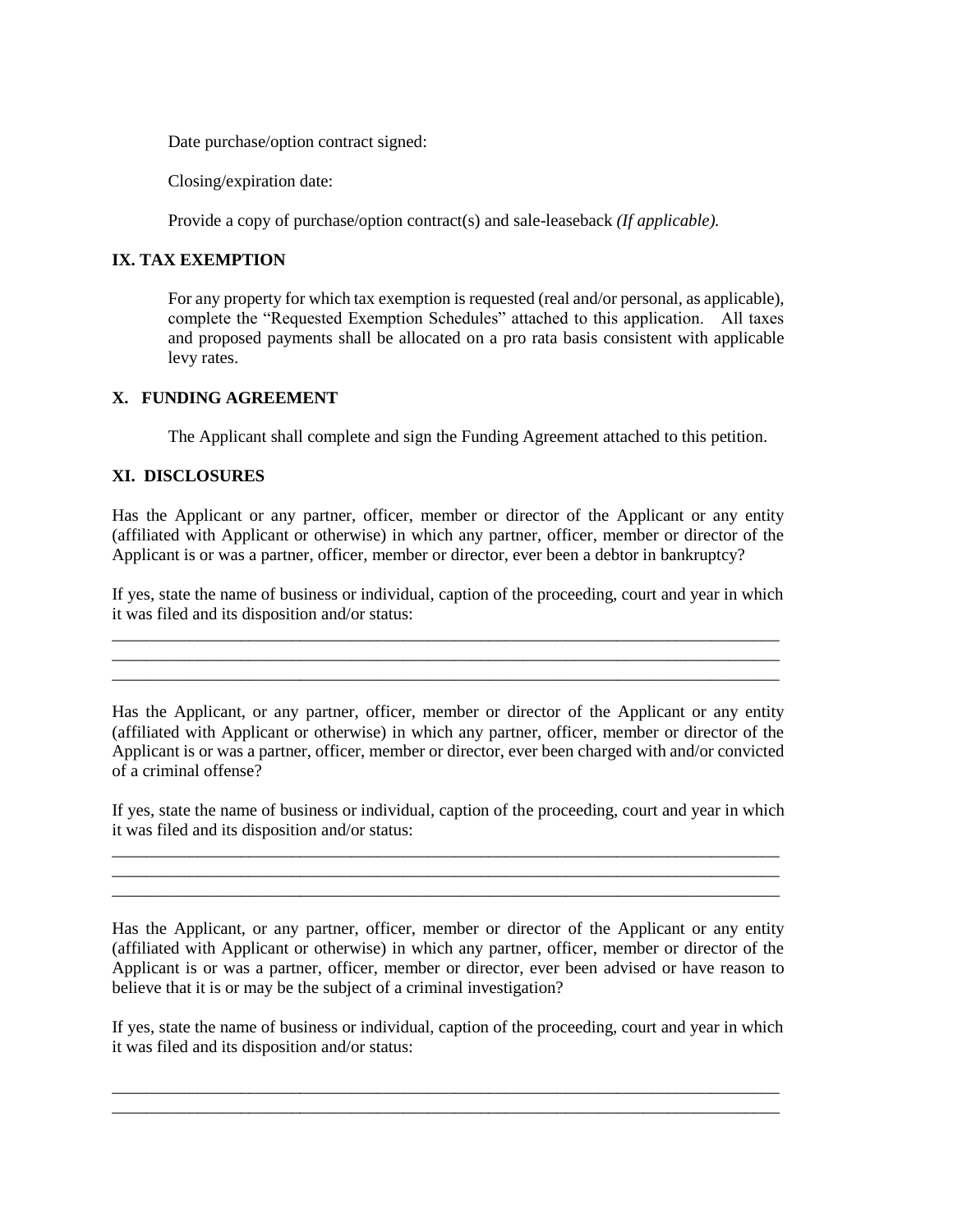Has the Applicant, or any partner, officer, member or director of the Applicant or any entity (affiliated with Applicant or otherwise) in which any partner, officer, member or director of the Applicant is or was a partner, officer, member or director, ever been charged by any regulatory agency with violations of financial or professional regulations?

If yes, state the name of business or individual, caption of the proceeding, year in which the charge was filed and its disposition and/or status:

\_\_\_\_\_\_\_\_\_\_\_\_\_\_\_\_\_\_\_\_\_\_\_\_\_\_\_\_\_\_\_\_\_\_\_\_\_\_\_\_\_\_\_\_\_\_\_\_\_\_\_\_\_\_\_\_\_\_\_\_\_\_\_\_\_\_\_\_\_\_\_\_\_\_\_\_\_\_ \_\_\_\_\_\_\_\_\_\_\_\_\_\_\_\_\_\_\_\_\_\_\_\_\_\_\_\_\_\_\_\_\_\_\_\_\_\_\_\_\_\_\_\_\_\_\_\_\_\_\_\_\_\_\_\_\_\_\_\_\_\_\_\_\_\_\_\_\_\_\_\_\_\_\_\_\_\_

Has the Applicant, or any partner, officer, member or director of the Applicant or any entity (affiliated with Applicant or otherwise) in which any partner, officer, member or director of the Applicant is or was a partner, officer, member or director, ever been advised or have reason to believe that it is or may be the subject of a regulatory investigation related to financial misconduct or the violation of professional standards?

If yes, state the name of business or individual, caption of the proceeding, year in which the investigation was undertaken and its disposition and/or status:

\_\_\_\_\_\_\_\_\_\_\_\_\_\_\_\_\_\_\_\_\_\_\_\_\_\_\_\_\_\_\_\_\_\_\_\_\_\_\_\_\_\_\_\_\_\_\_\_\_\_\_\_\_\_\_\_\_\_\_\_\_\_\_\_\_\_\_\_\_\_\_\_\_\_\_\_\_\_ \_\_\_\_\_\_\_\_\_\_\_\_\_\_\_\_\_\_\_\_\_\_\_\_\_\_\_\_\_\_\_\_\_\_\_\_\_\_\_\_\_\_\_\_\_\_\_\_\_\_\_\_\_\_\_\_\_\_\_\_\_\_\_\_\_\_\_\_\_\_\_\_\_\_\_\_\_\_ \_\_\_\_\_\_\_\_\_\_\_\_\_\_\_\_\_\_\_\_\_\_\_\_\_\_\_\_\_\_\_\_\_\_\_\_\_\_\_\_\_\_\_\_\_\_\_\_\_\_\_\_\_\_\_\_\_\_\_\_\_\_\_\_\_\_\_\_\_\_\_\_\_\_\_\_\_\_

Has the Applicant, or any partner, officer, member or director of the Applicant or any entity (affiliated with Applicant or otherwise) in which any partner, officer, member or director of the Applicant is or was a partner, officer, member or director, ever voluntarily surrendered any professional licenses and/or paid or offered to pay any monetary amount as a means of resolving, attempting to resolve, or otherwise avoiding any criminal prosecution and/or regulatory proceedings?

If yes, state the name of business or individual, caption of the proceeding, year in which the surrender or payment was made and its disposition and/or status:

\_\_\_\_\_\_\_\_\_\_\_\_\_\_\_\_\_\_\_\_\_\_\_\_\_\_\_\_\_\_\_\_\_\_\_\_\_\_\_\_\_\_\_\_\_\_\_\_\_\_\_\_\_\_\_\_\_\_\_\_\_\_\_\_\_\_\_\_\_\_\_\_\_\_\_\_\_\_

\_\_\_\_\_\_\_\_\_\_\_\_\_\_\_\_\_\_\_\_\_\_\_\_\_\_\_\_\_\_\_\_\_\_\_\_\_\_\_\_\_\_\_\_\_\_\_\_\_\_\_\_\_\_\_\_\_\_\_\_\_\_\_\_\_\_\_\_\_\_\_\_\_\_\_\_\_\_

Has the Applicant, or any partner, officer, member or director of the Applicant or any entity (affiliated with Applicant or otherwise) in which any partner, officer, member or director of the Applicant is or was a partner, officer, member or director, mediated, arbitrated, litigated or otherwise settled a legal dispute related to their business activities within the previous five (5) years?

If yes, state the name of business or individual, caption of the proceeding, court and year in which it was filed and its disposition and/or status:

\_\_\_\_\_\_\_\_\_\_\_\_\_\_\_\_\_\_\_\_\_\_\_\_\_\_\_\_\_\_\_\_\_\_\_\_\_\_\_\_\_\_\_\_\_\_\_\_\_\_\_\_\_\_\_\_\_\_\_\_\_\_\_\_\_\_\_\_\_\_\_\_\_\_\_\_\_\_ \_\_\_\_\_\_\_\_\_\_\_\_\_\_\_\_\_\_\_\_\_\_\_\_\_\_\_\_\_\_\_\_\_\_\_\_\_\_\_\_\_\_\_\_\_\_\_\_\_\_\_\_\_\_\_\_\_\_\_\_\_\_\_\_\_\_\_\_\_\_\_\_\_\_\_\_\_\_

Has the Applicant, or any partner, officer, member or director of the Applicant or any entity (affiliated with Applicant or otherwise) in which any partner, officer, member or director of the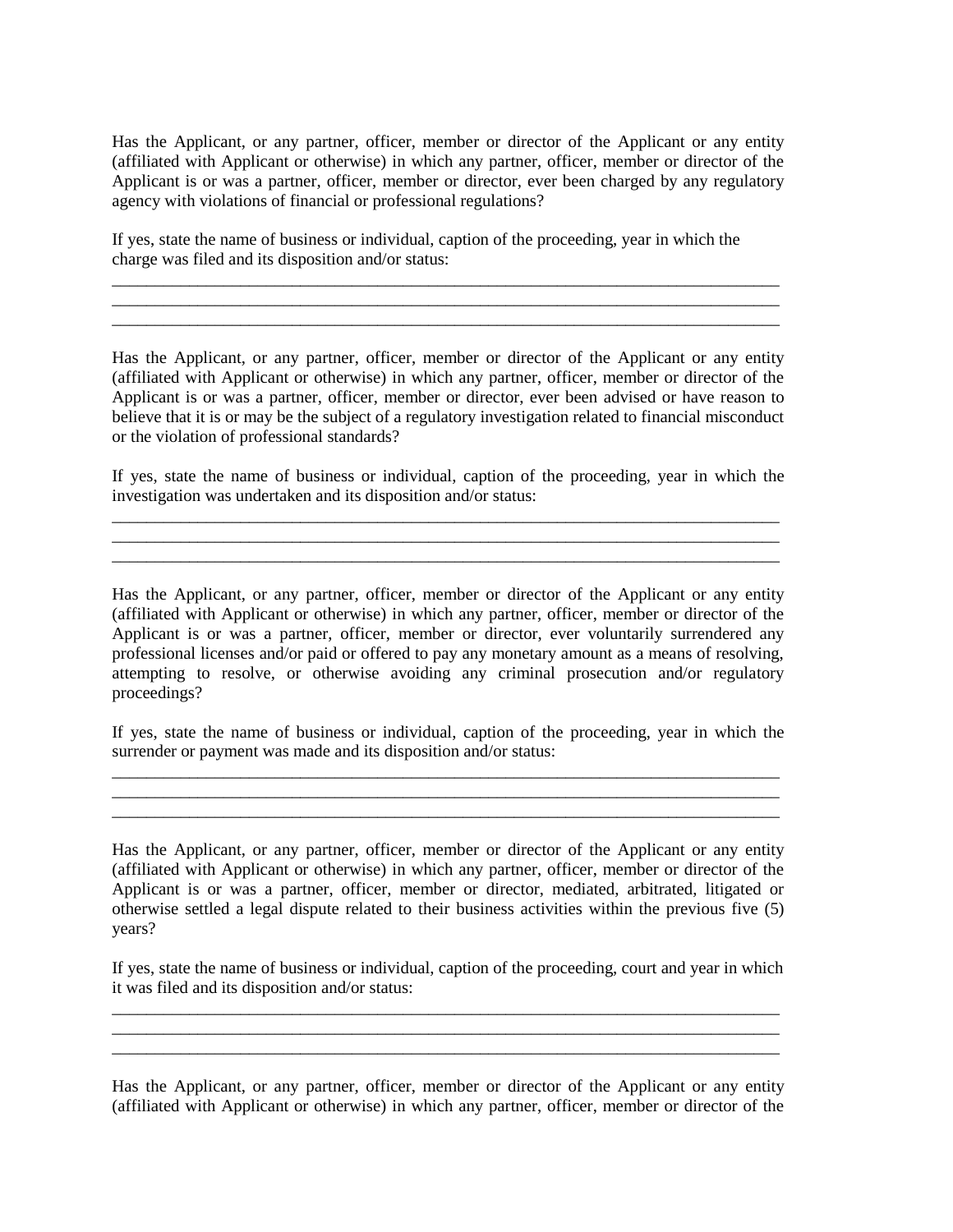Applicant is or was a partner, officer, member or director, ever defaulted on any bond or mortgage commitment?

If yes, state the name of business or individual, year and any relevant circumstances:

\_\_\_\_\_\_\_\_\_\_\_\_\_\_\_\_\_\_\_\_\_\_\_\_\_\_\_\_\_\_\_\_\_\_\_\_\_\_\_\_\_\_\_\_\_\_\_\_\_\_\_\_\_\_\_\_\_\_\_\_\_\_\_\_\_\_\_\_\_\_\_\_\_\_\_\_\_\_

\_\_\_\_\_\_\_\_\_\_\_\_\_\_\_\_\_\_\_\_\_\_\_\_\_\_\_\_\_\_\_\_\_\_\_\_\_\_\_\_\_\_\_\_\_\_\_\_\_\_\_\_\_\_\_\_\_\_\_\_\_\_\_\_\_\_\_\_\_\_\_\_\_\_\_\_\_\_ \_\_\_\_\_\_\_\_\_\_\_\_\_\_\_\_\_\_\_\_\_\_\_\_\_\_\_\_\_\_\_\_\_\_\_\_\_\_\_\_\_\_\_\_\_\_\_\_\_\_\_\_\_\_\_\_\_\_\_\_\_\_\_\_\_\_\_\_\_\_\_\_\_\_\_\_\_\_ \_\_\_\_\_\_\_\_\_\_\_\_\_\_\_\_\_\_\_\_\_\_\_\_\_\_\_\_\_\_\_\_\_\_\_\_\_\_\_\_\_\_\_\_\_\_\_\_\_\_\_\_\_\_\_\_\_\_\_\_\_\_\_\_\_\_\_\_\_\_\_\_\_\_\_\_\_\_

Is the Applicant delinquent on any federal, state or local taxes?

If yes, identify the delinquency and any relevant circumstances:

Provide the legal names (first and last) of all partners, officers, members and/or directors (as applicable) of Applicant:

**NOTE:** Port KC reserves the right to engage a third-party vendor for purpose of conducting a background check on Applicant or any partner, officer, member or director of the Applicant or any entity (affiliated with Applicant or otherwise) in which any partner, officer, member or director of the Applicant is or was a partner, officer, member or director for purposes of verifying the accuracy and completeness of any information disclosed (or not disclosed) in response to this Section XI.

The failure to disclose or the making of any material misstatement in response to this Section XI may result in the summary denial of the application and any future applications that may be submitted by Applicant, in Port KC's sole discretion.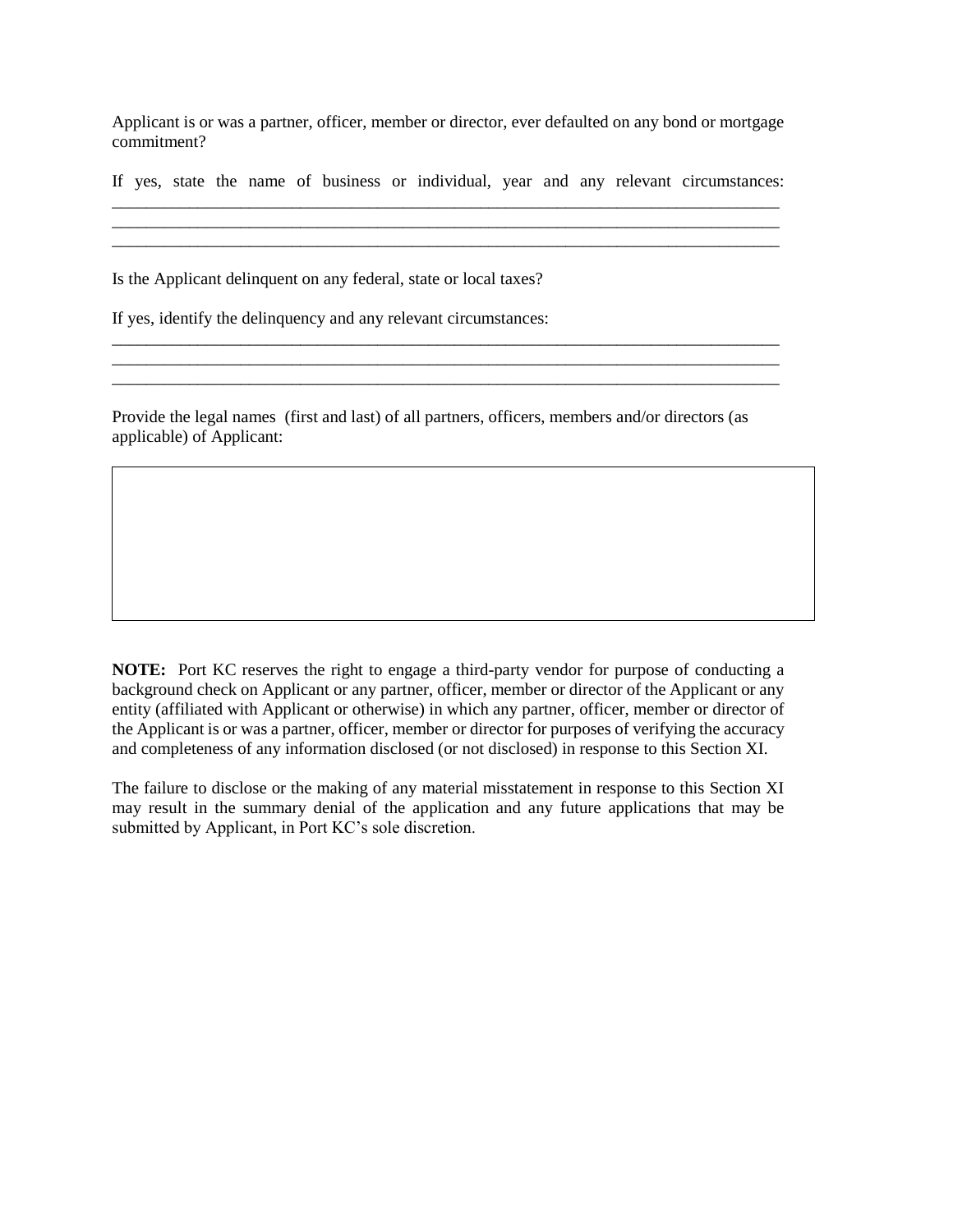#### **XII. CERTIFICATION OF APPLICANT**

The undersigned hereby certifies, based upon the actual knowledge and belief of the undersigned and under penalty of perjury, that the foregoing information is true and correct in all material respects.

Name:

Signature:\_\_\_\_\_\_\_\_\_\_\_\_\_\_\_\_\_\_\_\_\_\_\_\_\_\_\_\_\_\_\_\_\_\_\_

Title:\_\_\_\_\_\_\_\_\_\_\_\_\_\_\_\_\_\_\_\_\_\_\_\_\_\_\_\_\_\_\_\_\_\_\_\_\_\_\_

## **RETURN COMPLETED APPLICATION, EXECUTED FUNDING AGREEMENT, AND A CHECK WITH THE REQUIRED FUNDING AGREEMENT DEPOSIT TO:**

**Port KC Attn: Development Manager 110 Berkley Plaza Kansas City, Missouri 64120**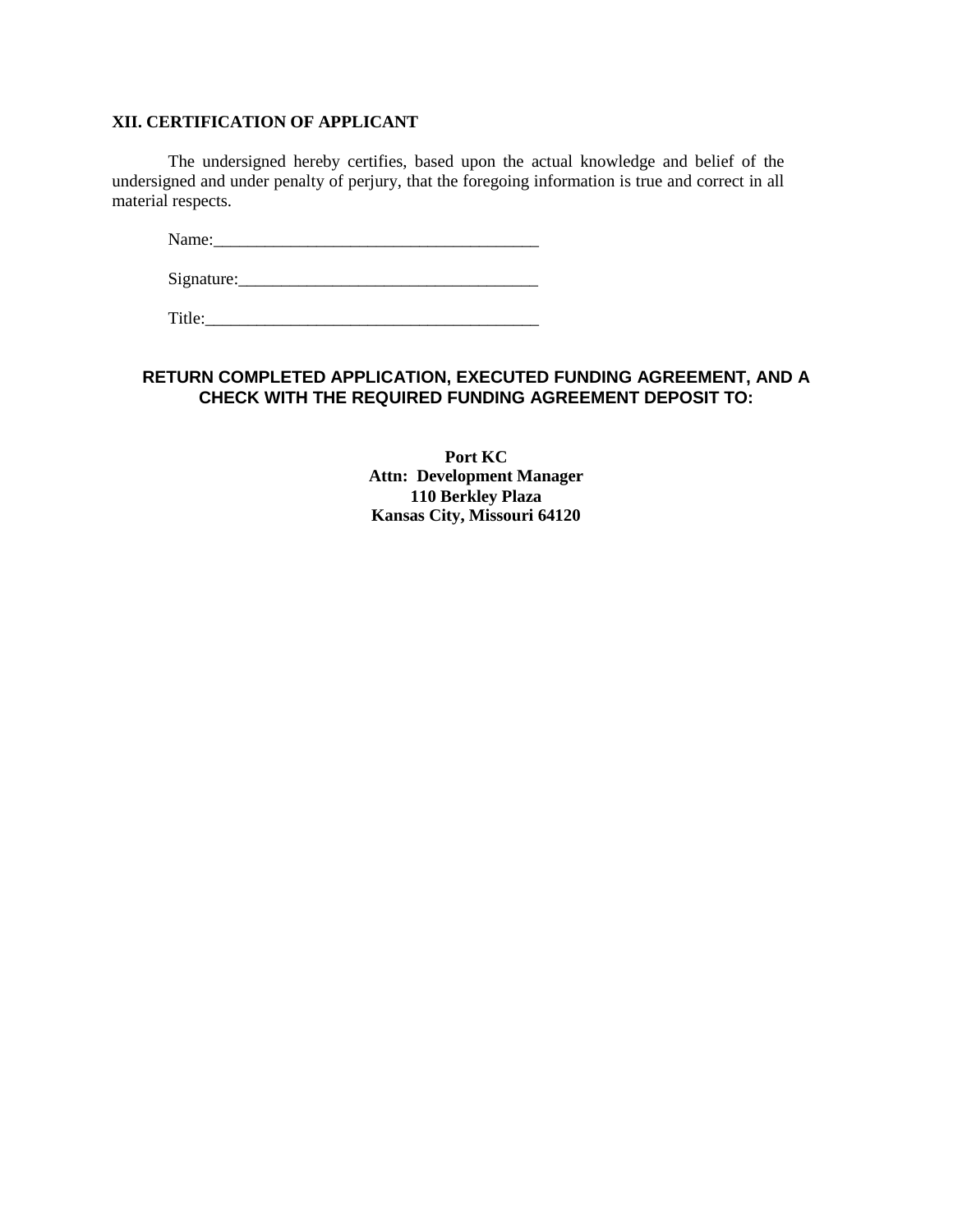#### **BOND ISSUANCE COST SCHEDULE**

| <b>Activity</b>                                          | Fee                                                                           |                                                                                |  |  |  |  |  |  |
|----------------------------------------------------------|-------------------------------------------------------------------------------|--------------------------------------------------------------------------------|--|--|--|--|--|--|
| Funding Agreement Deposit*                               | \$20,000                                                                      |                                                                                |  |  |  |  |  |  |
|                                                          | *This deposit is structured to cover costs expected to be incurred by Port KC |                                                                                |  |  |  |  |  |  |
|                                                          |                                                                               | prior to any bond closing and shall not offset or reduce any other fee payable |  |  |  |  |  |  |
|                                                          |                                                                               | pursuant to this Bond Issuance Cost Schedule, except as expressly provided     |  |  |  |  |  |  |
|                                                          |                                                                               | in the Funding Agreement with respect to the Bond Issuance Fee.                |  |  |  |  |  |  |
|                                                          |                                                                               | Supplemental deposits, if any, shall be governed by the terms of the Funding   |  |  |  |  |  |  |
|                                                          | Agreement.                                                                    |                                                                                |  |  |  |  |  |  |
| Bond Issuance Fee*                                       | 0.375% on first \$10,000,000                                                  |                                                                                |  |  |  |  |  |  |
|                                                          | 0.250% on next \$15,000,000                                                   |                                                                                |  |  |  |  |  |  |
|                                                          | 0.125% on remaining issuance amount                                           |                                                                                |  |  |  |  |  |  |
|                                                          |                                                                               | *Bond Issuance Fee will not exceed \$60,000 if the bonds are issued in support |  |  |  |  |  |  |
|                                                          | of a charitable, not-for-profit $501(c)(3)$                                   |                                                                                |  |  |  |  |  |  |
| In-House Legal Services Fee                              | Issuance $\leq$ \$10M                                                         | \$35,000                                                                       |  |  |  |  |  |  |
|                                                          | Issuance $\leq$ \$25M                                                         | \$40,000                                                                       |  |  |  |  |  |  |
|                                                          | Issuance $> $25M$                                                             | \$45,000                                                                       |  |  |  |  |  |  |
| <b>Bond Counsel Legal Services Fee</b>                   | Issuance $<$ \$15M                                                            | \$0.95 per \$1,000, but not < \$12,000                                         |  |  |  |  |  |  |
|                                                          | Issuance $\leq$ \$50M                                                         | $$14,250 + $0.41$ per \$1,000 over \$15M                                       |  |  |  |  |  |  |
|                                                          | Issuance $\leq$ \$100M                                                        | $$28,600 + $0.28$ per \$1,000 over \$50M                                       |  |  |  |  |  |  |
|                                                          | Issuance $> $100M$                                                            | $$42,600 + $0.14$ per \$1,000 over \$100M                                      |  |  |  |  |  |  |
| <b>Bond Trustee Services Fee</b>                         | <b>Actual Invoice Amount</b>                                                  |                                                                                |  |  |  |  |  |  |
| Annual Administrative Fee                                |                                                                               | 3.5% of total averaged annual <i>ad valorem</i> exemption value                |  |  |  |  |  |  |
| Sales Tax Exemption Fee                                  | 2% of total estimated sales tax savings                                       |                                                                                |  |  |  |  |  |  |
| Port KC Logistics Hiring & Workforce Advancement Program |                                                                               | Real Property: \$0.25 per square foot of vertical improvements                 |  |  |  |  |  |  |
| Fee*                                                     | Personal Property: 0.5% of Bond Issuance amount                               |                                                                                |  |  |  |  |  |  |
|                                                          |                                                                               | *This fee shall be applicable only with respect to projects whose primary      |  |  |  |  |  |  |
|                                                          | purposes includes the construction and/or equipping of logistics,             |                                                                                |  |  |  |  |  |  |
|                                                          |                                                                               | warehousing and/or manufacturing facilities. Personal Property for             |  |  |  |  |  |  |
|                                                          |                                                                               | purposes of this fee shall not include those materials incorporated or         |  |  |  |  |  |  |
|                                                          | consumed in the construction of the project.                                  |                                                                                |  |  |  |  |  |  |

#### **MISCELLANOUS FEES:**

A supplemental application fee in the amount of **\$2,500** shall be payable by the applicant in connection with each amendment to an existing bond issue, request for Port KC consent, or other Port KC action relating to an existing bond issue, which is not required as part of the issuance of a new series of bonds contemplated by an existing bond.

A supplemental In-House Legal Services Fee in the amount of **\$750** and supplemental Bond Counsel Legal Services Fee in the amount of **\$3,000** shall be payable by the application in the event the applicant requests the bond issuance date be rescheduled at any point after the bond documents shall have been executed by Port KC and delivered for issuance.

#### **FEE DUE DATES:**

The following fees shall be paid prior to the consideration of any inducement resolution or other action by the Board of Commissioners:

Funding Agreement Deposit

The following fees shall be paid at the time of bond issuance: Bond Issuance Fee In-House Legal Services Fee (including any supplemental In-House Leal Services Fee) Bond Counsel Legal Services Fee (including any supplemental Bond Counsel Legal Services Fee) Bond Trustee Services Fee Annual Administrative Fee Sales Tax Exemption Fee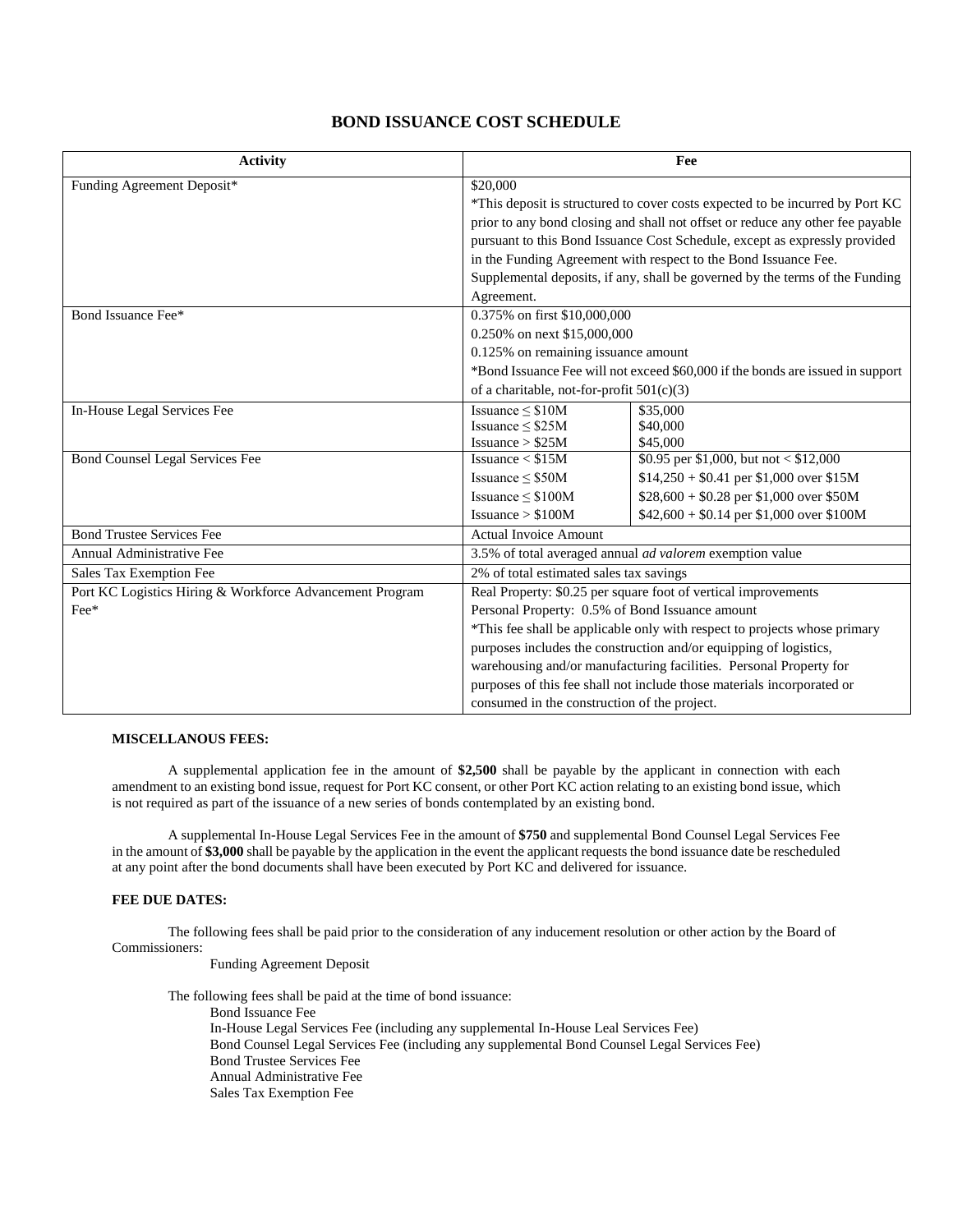The following fees shall be paid in five (5) annual installments of equal amount, the first installment being due at the time of bond issuance and each subsequent installment being due on the annual anniversary of said bond issuance, provided however that those electing to pay the fee in its entirety at the time of bond issuance may do so and shall be entitled to pay the present value of said fee as of the date of closing using a discount rate acceptable to Port KC:

▪ Port KC Logistics Hiring & Workforce Advancement Program Fee

**THIS BOND ISSUANCE COST SCHEDULE REFLECTS ONLY THOSE COSTS TO BE PAID THROUGH AND INCLUDING THE DATED THAT THE BONDS ARE ISSUED. ANY AND ALL FEES PAYABLE AFTER ISSUANCE OF THE BONDS, I.E., DURING THE TERM THAT THE BOUNDS REMAIN OUTSTANDING, SHALL BE GOVERNED BY AND PAID AS PROVIDED IN THE RELEVANT PROJECT AGREEMENTS.**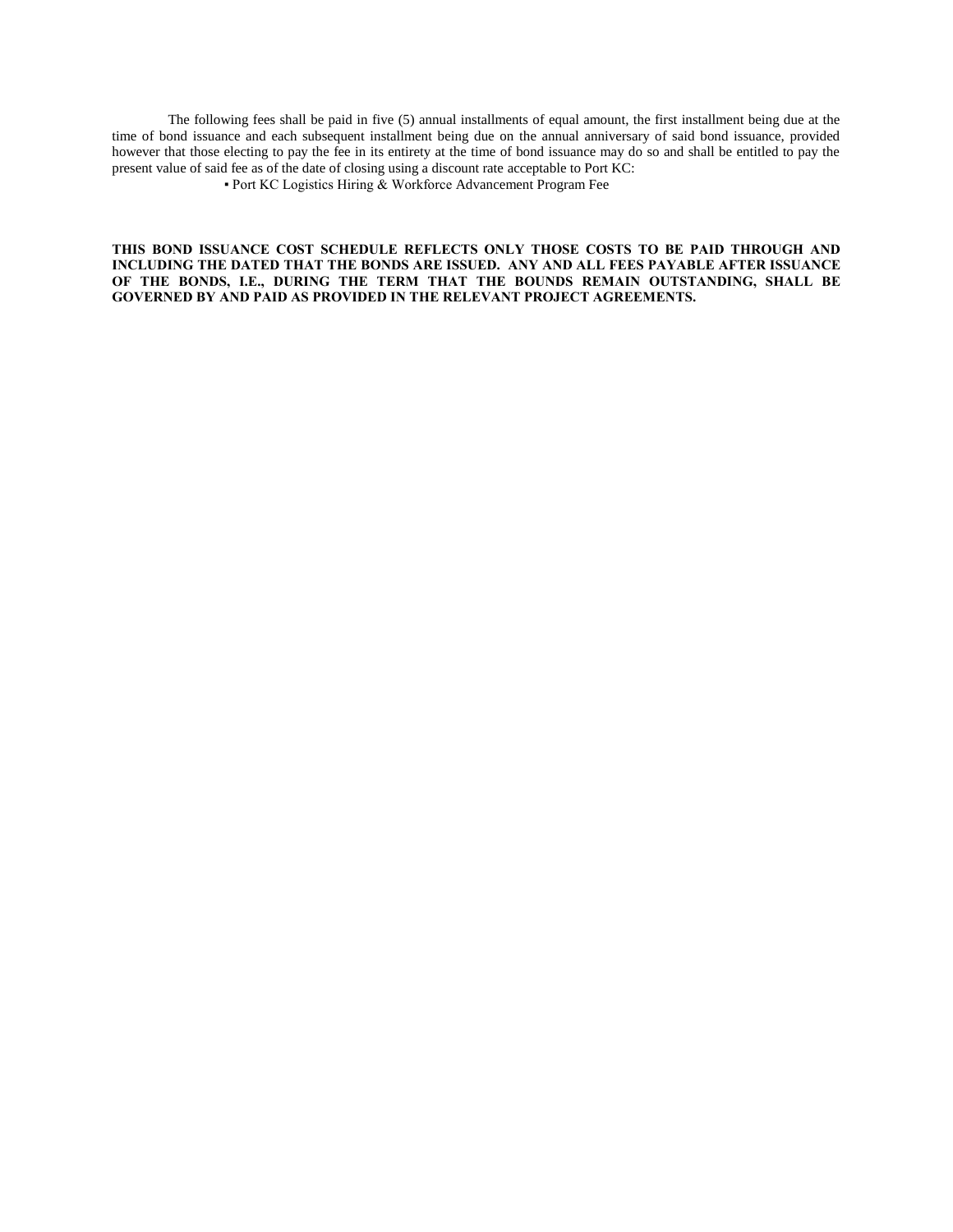#### **FUNDING AGREEMENT**

**THIS FUNDING AGREEMENT** (the **"Funding Agreement"**) is made as of \_\_\_\_\_\_\_\_\_\_\_\_\_\_\_\_, 20\_\_, (the **"Effective Date"**) between the **PORT AUTHORITY OF KANSAS CITY, MISSOURI**, a political subdivision of the State of Missouri created pursuant to Section 68.010 *et seq.*, RSMo ("Port KC") and, (**"Applicant"**) (each, a **"Party"** and together, Port KC and Applicant are hereinafter the **"Parties"**).

## **RECITALS**

A. Port KC is a political subdivision of the State of Missouri pursuant to Section 68.010, et seq. (the **"Act"**) of the Revised Missouri Statutes (**"RSMo"**), and is transacting business and exercising the powers granted by the Act.

B. Under the Act, Port KC is granted the authority to, among other things, promote development within its port district (the **"Port District"**), encourage private capital investment within its Port District, and endeavor to increase the volume of commerce within its Port District.

C. Port KC is further authorized to acquire, own, lease, sell or otherwise dispose of interests in and to real property and improvements situated thereon, as is necessary or desirable to fulfilling its purposes.

|         |                             |       |           | Applicant has purchased or anticipates the purchase of certain real property generally |    |
|---------|-----------------------------|-------|-----------|----------------------------------------------------------------------------------------|----|
|         | identified as approximately |       |           | acres of real property located in Kansas City,                                         |    |
| County, | Missouri,                   | being | generally | located                                                                                | at |
|         |                             |       |           | (the " <b>Property"</b> ).                                                             |    |

E. Applicant desires to invest private capital in the Port District by undertaking the improvement of the Property (the **"Project"**).

F. In furtherance of encouraging Applicant's private investment in the Port District and the Project, Applicant desires the assistance of Port KC to finance such development and investment by entering into a sale-leaseback arrangement, pursuant to which Applicant shall convey legal title to the Property to Port KC, and Port KC shall lease all such Property and Project, as applicable, to Applicant, all for the purposes of: (i) causing all tangible personal property incorporated or consumed in the construction Project to be exempt from sales taxes, pursuant to the Act and Section 144.062, RSMo; and (ii) causing the Project to be constructed, installed, completed and operated on a tax-exempt basis, free from ad valorem real property taxes, while Port KC is the fee owner of the Property, and to the maximum extent permitted by Missouri law and the Act, by virtue of Port KC's statutory authority (the **"Transaction"**).

G. Port KC and Applicant desire to enter into various documents that will further the Transaction in order to promote development and encourage private capital investment within the Port District, pursuant to Port KC's authority under the Act (the **"Transaction Documents"**).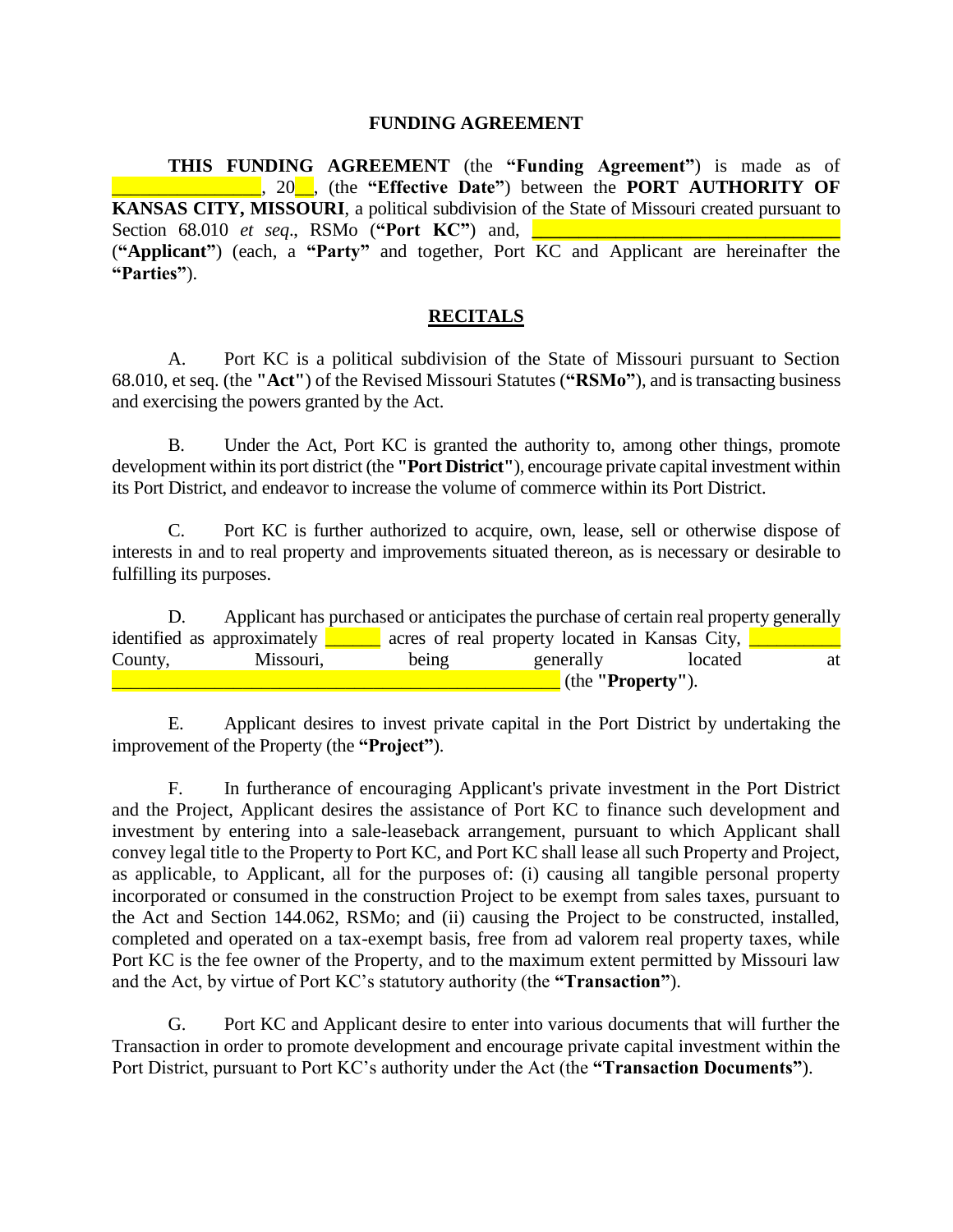H. In consideration of the Transaction, Applicant desires to enter into this Funding Agreement, subject to and conditioned upon the terms and provisions stated herein.

## **AGREEMENT**

**NOW, THEREFORE**, in consideration of the premises and mutual promises and agreements contained in this Funding Agreement, the Parties agree as follows:

**1. Incorporation of Recitals.** The foregoing Recitals are true and correct and incorporated by reference as if fully set forth herein.

## **2. Condition Precedent; Port KC Services to be Performed by Port KC.**

a. Port KC shall commence performance under this Funding Agreement at such time that Applicant pays the "Initial Funds" required by **Section 4**.

b. Subject to Applicant's compliance with the foregoing, Port KC shall provide administrative Port KC Services that it reasonably determines are necessary to cause the application for Port KC's assistance to be evaluated, and the Transaction and Transaction Documents to be structured, consummated, implemented, monitored, audited, amended and terminated, if and as required (the **"Port KC Services"**).

**3. Payment of Fees, Costs and Expenses.** Applicant shall pay to Port KC all reasonable costs, expenses, and fees, both direct and indirect, including customary reasonable, actual legal and administrative fees, arising out of and related to Port KC Services rendered by Port KC and its officers, directors, employees, agents, contractors, successors, and assigns in performing the Port KC Services (individually and collectively, the **"Port KC Costs"**). Without limiting the general nature of the foregoing, Port KC Costs shall include, but not be limited to, those costs incurred with respect to a third party financial analysis, if required by Port KC in its sole discretion, and any other third party expenses incurred by Port KC in collecting and analyzing such data as it may reasonably require for purposes of completing an internal financial analysis.

Notwithstanding the foregoing or anything in this Funding Agreement to the contrary, any sums incurred by Applicant for any services it elects to retain in connection with the Transaction and Transaction Documents, and any other sums paid or payable under the Transaction Documents to Port KC or any other person or entity at bond closing and during the term that the bonds remain outstanding shall not offset or reduce any financial obligation of Applicant under this Funding Agreement, but shall be additive to any financial obligation of Applicant under this Funding Agreement.

**4. Initial Funding.** Port KC acknowledges receipt from the Applicant of a deposit in the amount of Twenty Thousand and No/100 Dollars (\$20,000.00) (the **"Initial Funds"**), which Initial Funds shall be applied against and used to pay Port KC Costs.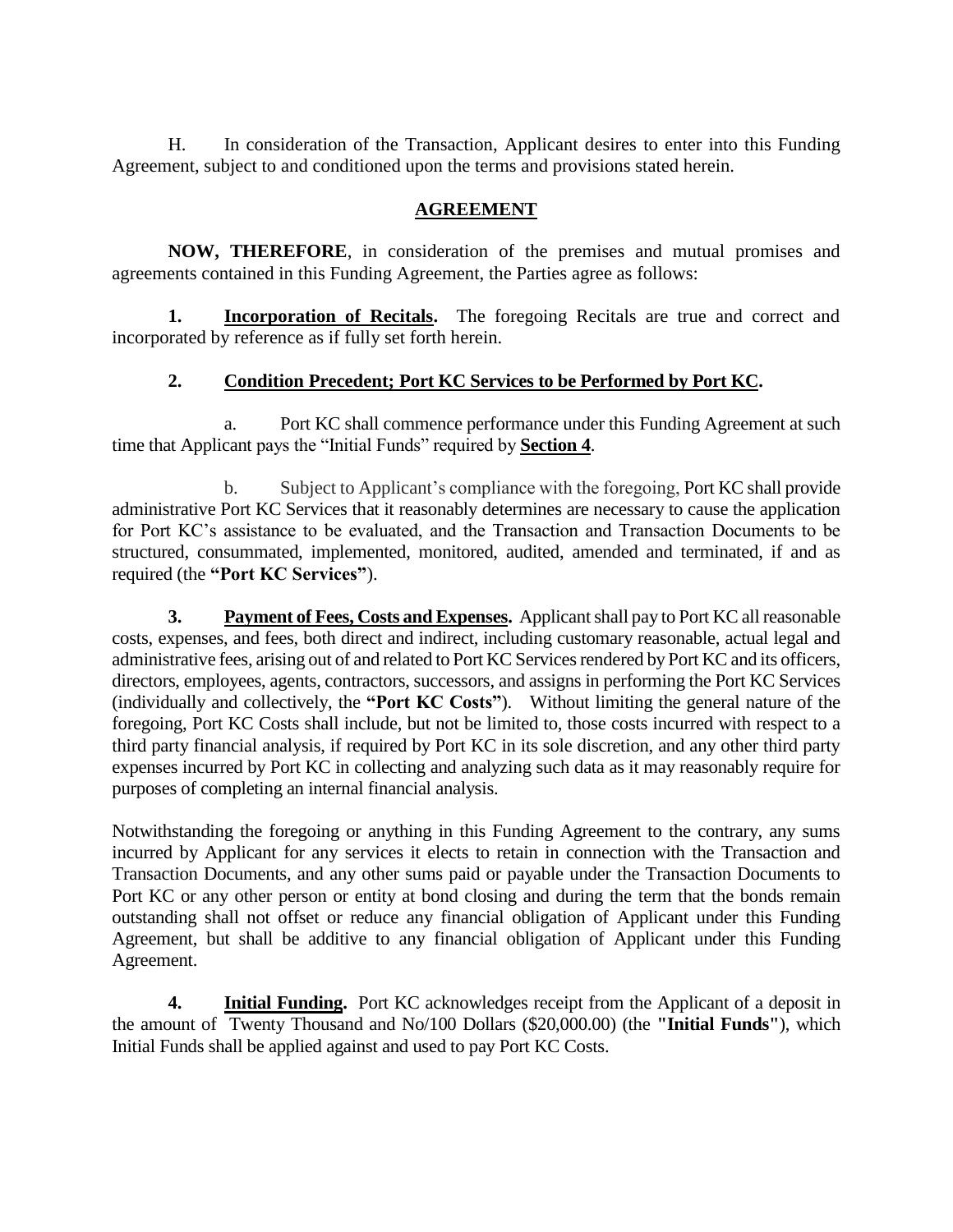**5. Supplemental Funding.** At any time following the Effective Date and throughout the term of the Transaction there are insufficient funds on deposit within the Initial Funds, Port KC may require the reimbursement or advancement by Applicant to Port KC of supplemental funds necessary to pay Port KC for any and all Port KC Costs that Port KC has or shall incur in conjunction with the Transaction (the **"Supplemental Funds"**). Port KC shall notify Applicant of the need for the Supplemental Funds, which notice shall include: (a) a brief narrative of the Port KC Costs for which the Supplemental Funds are needed; (b) the amount of the additional Port KC Costs: and (c) such other information as Port KC deems reasonably necessary and informative to Applicant regarding the basis for Port KC's need (the **"Cost Notice"**). Upon Applicant's request, Port KC shall provide Applicant with copies of invoices pursuant to which Port KC is incurring such additional Port KC Costs, or copies of payments made by Port KC for which reimbursement has been requested. In the event such Supplemental Funds provided by Applicant to Port KC for Port KC Costs exceeds in aggregate Fifteen Thousand and No/100 Dollars (\$15,000.00) (the **"Supplemental Funds Limit"**), Port KC shall not incur additional Port KC Costs in excess of the Supplemental Funds Limit without first: (a) providing Applicant a brief narrative of the funds needed in excess of the Supplemental Funds Limit; (b) providing Applicant the amount of the Port KC Costs in excess of the Supplemental Funds Limit; and (c) obtaining Applicant's approval to incur costs in excess of the Supplemental Funds Limit (the **"Approval Notice"**). Upon Applicant's request, Port KC shall provide Applicant with copies of invoices pursuant to which Port KC is incurring such approved Port KC Costs in excess of the Supplemental Funds Limit.

Applicant shall pay to Port KC the Supplemental Funds as identified in the Cost Notice or Approval Notice within thirty-five (35) calendar days of the date of the Cost Notice or Approval Notice (or such later period as may be specified in the Cost Notice or Approval Notice). If such Supplemental Funds are not received, in full, within thirty-five (35) calendar days of the date of the Cost Notice or Approval Notice (or such other period specified in the Cost Notice or Approval Notice), the unpaid balance of any Port KC Costs advanced or incurred by Port KC on behalf of Applicant, pursuant to this Funding Agreement, shall be subject to interest at the rate of two percent (2%)per month (the **"Interest Rate"**), until all such Port KC Costs are paid in full. Port KC shall have no obligation to provide Port KC Services to the Applicant under this Funding Agreement or fulfill any of its obligations related to the Transaction or under any of the Transaction Documents, unless and until all Port KC Costs set forth in the Cost Notice or Approval Notice are paid by Applicant, in full. Notwithstanding the foregoing, the absence of a Cost Notice shall not release Applicant of its obligation to pay Port KC Costs. However, the absence of an Approval Notice shall release Applicant of its obligation to pay Port KC Costs.

## **6. Initial Funds Deemed Earned; Credits.**

Twenty-five percent (25%) of the Initial Funds (\$5,000) shall be deemed earned by Port KC as of the Effective Date and shall not be refunded to Applicant.

If the bond financing on the Project, (or on the first phase of the Project, if such Project is being undertaken on a phased basis) closes within one hundred eighty (180) calendar days from the date upon which Port KC's Board of Commissioners adopts an inducement resolution expressing its intent to issue Port KC's bonds for the Project, an additional fifty-five percent (55%) of the Initial Funds (\$11,000) shall be deemed earned by Port KC in its entirety at closing. Applicant may elect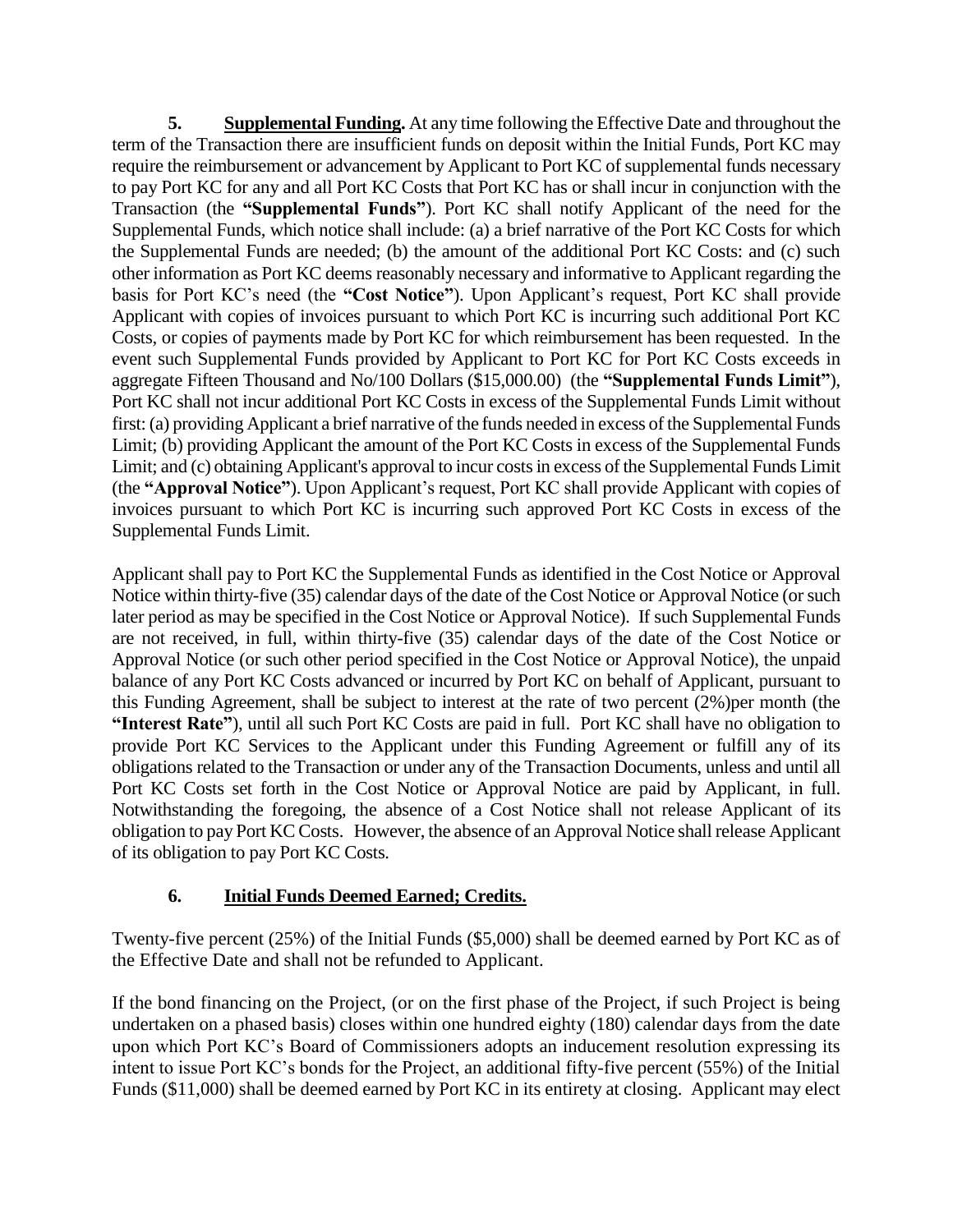to receive a credit for the balance of the Initial Funds (\$4,000) against Port KC's Bond Issuance Fee, which credit shall be issued at bond closing, provided Applicant shall have notified Port KC of its intention to claim such credit not less than seven (7) calendar days prior to the date of bond closing, Alternatively, or in the absence of a timely notice, the balance of the Initial Funds shall be retained by Port KC and utilized to fund any Port KC Costs incurred during the term of the Transaction. Notwithstanding the foregoing, the grant of the credit shall not relieve Applicant of its obligation to tender any Supplemental Funds should Port KC subsequently incur any Port KC Costs during the term of the Transaction.

If the bond financing on the Project, (or on the first phase of the Project, if such Project is being undertaken on a phased basis) does not close within one hundred eighty (180) calendar days from the date upon which Port KC's Board of Commissioners adopts an inducement resolution expressing its intent to issue Port KC's bonds for the Project, the Initial Funds shall be deemed earned by Port KC in their entirety and no portion of the same shall be credited or otherwise refunded to Applicant, notwithstanding anything to the contrary in this Funding Agreement.

## **7. Termination.**

a. By Port KC. In the event Applicant fails to perform any of its obligations under this Funding Agreement or any Transaction Document, Port KC may terminate this Funding Agreement. Such termination shall be subject to Port KC first providing Applicant with notice of such default, and allowing Applicant thirty (30) days following the date of such notice in which to cure such failure. Upon the termination of this Funding Agreement, the Transaction Documents shall remain in full force and effect, except to the extent such failure to perform under this Funding Agreement constitutes a default under any of the Transaction Documents. Port KC may also terminate this Funding Agreement in the event the Transaction contemplated by this Funding Agreement is not consummated within the period prescribed in the Transaction Documents or such later date as may be agreed to, in writing, by the Parties.

b. By Applicant. Applicant may elect to not consummate the Transaction. Upon the receipt by Port KC of a written notice of Applicant's election to not consummate the Transaction, this Funding Agreement shall terminate. Further, in the event the Applicant elects to terminate any of the Transaction Documents pursuant to the terms thereof, the Applicant may also, at its discretion, terminate this Funding Agreement.

c. Automatic. This Funding Agreement shall terminate without further action of the parties hereto in the event Port KC's Board of Commissioners elects not to adopt an inducement resolution expressing its intent to issue Port KC's bonds for the Project.

d. Application of Funds. In the event of a termination of this Funding Agreement, Port KC is hereby authorized to apply any Initial Funds and Supplemental Funds, if any, then on deposit with Port KC to any and all outstanding Port KC Costs incurred and/or expended through the termination date (including, but not limited to, interest that may have accrued on such Port KC Costs) as well as any monies that may be due and owing to Port KC by Applicant pursuant to any other of the Transaction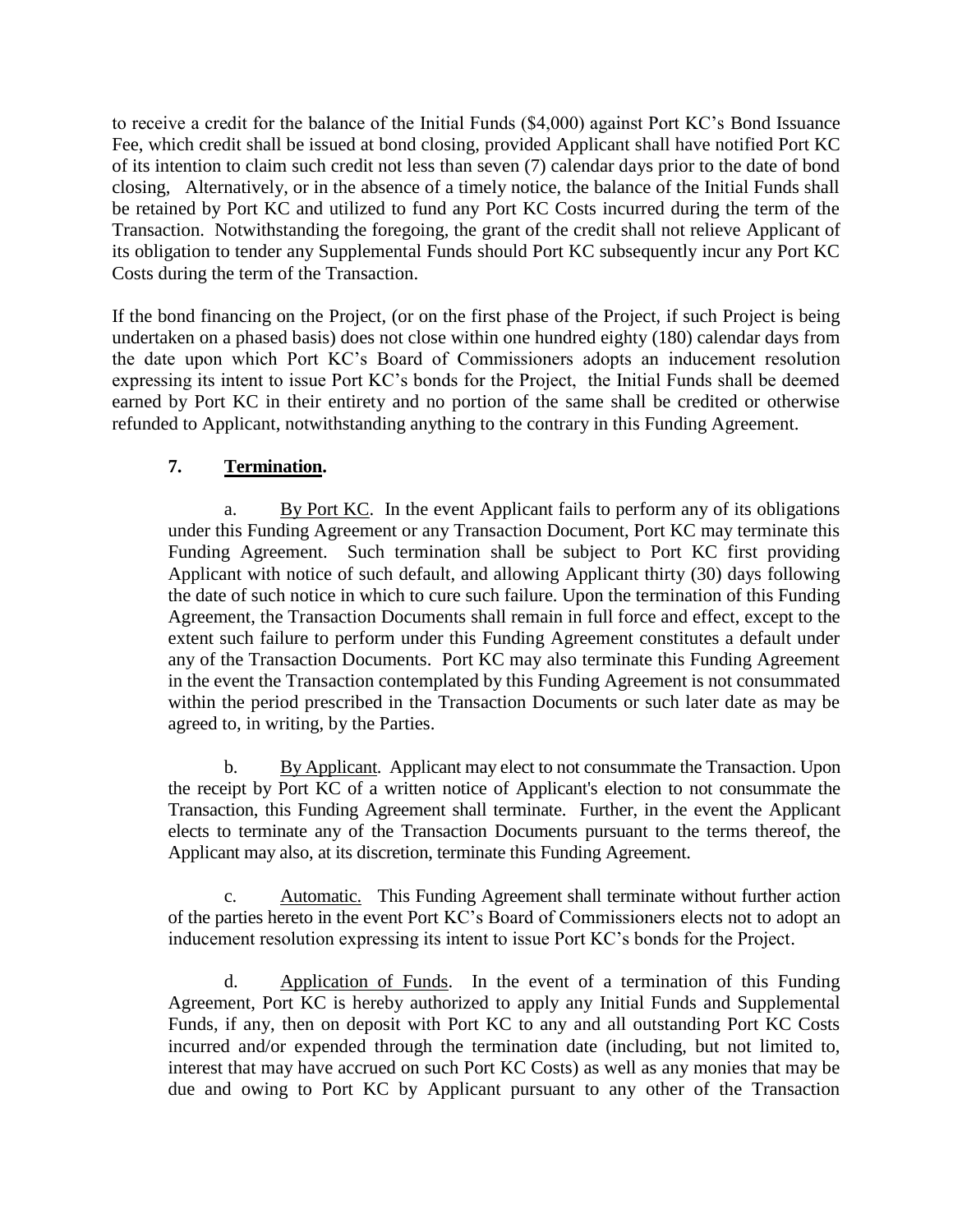Documents between the Parties. Following the payment thereof, any Initial Funds then on account with Port KC shall be released by Port KC to Applicant, except as otherwise provided in Section 6 of this Funding Agreement.

**8. Non-Disclosure.** As a material condition of Port KC's agreement to enter into this Funding Agreement, Applicant agrees that prior to such time that the Transaction Documents are approved by Port KC's Board of Commissioners, Applicant shall not, without first consulting with and obtaining the approval of Port KC, disclose information regarding the material financial terms of the Transaction or the Transaction Documents to any third-party broker, marketing, advertising, media or communications representative, or to any potential third-party tenant, subtenant, assignee, licensee, invitee or purchaser of all or any portion of the Property, Applicant recognizing that any such intentional or unintentional disclosure could materially impact the terms, requirements, economic benefits or timing of the Transaction and cause direct or indirect damage to Port KC. Notwithstanding the foregoing, this Non-Disclosure provision specifically excludes and does not prevent Applicant's disclosure of the material terms of the Transaction: (i) to any of the taxing districts of the applicable county in which the Property is located; (ii) as Applicant may be required by law; (iii) in any judicial or other dispute resolution process involving Port KC and Applicant; or (iv) unless the information is otherwise available to the public, which availability will be Applicant's burden to demonstrate to Port KC. In the event of a breach of this Section by Applicant or its agents and representatives, Port KC may terminate this Funding Agreement and Transaction, at its discretion. Any Port KC Costs incurred by Port KC on behalf of Applicant shall be due within thirty (30) days of the Funding Agreement termination, and the payment of such Port KC Costs shall survive the termination of this Funding Agreement, and any unpaid deficiency shall accrue interest at the Interest Rate, until the deficiency and all interest accrued thereon are paid in full.

**9. Security of Data.** Port KC reserves the right to utilize any information submitted by Applicant to undertake such financial analysis as Port KC determines appropriate in evaluating the Project, whether done internally or through one or more third party vendors. Any financial analysis may involve the sending of sensitive materials by electronic means or the use of third-party internet based software platforms. While Port KC will exercise reasonable care for purposes of avoiding any unintended disclosure, Applicant is aware that the security of an internet-based software service may be breached and data transmissions intercepted. Port KC disclaims any liability for security breaches or third party access of any information not caused by Port KC's sole negligence, and Applicant shall not seek to hold Port KC liable for any such security breach or third party access not so caused, or for any loss or damages of any kind incurred by Applicant, or that may be incurred by Applicant at a later date.

10. **Notices.** All notices or other communications required or permitted to be given pursuant to the provisions of this Funding Agreement shall be in writing and shall be sent by U.S. certified or registered mail, postage prepaid, return receipt requested, or via a nationally-recognized overnight delivery service which provides receipt for delivery, addressed: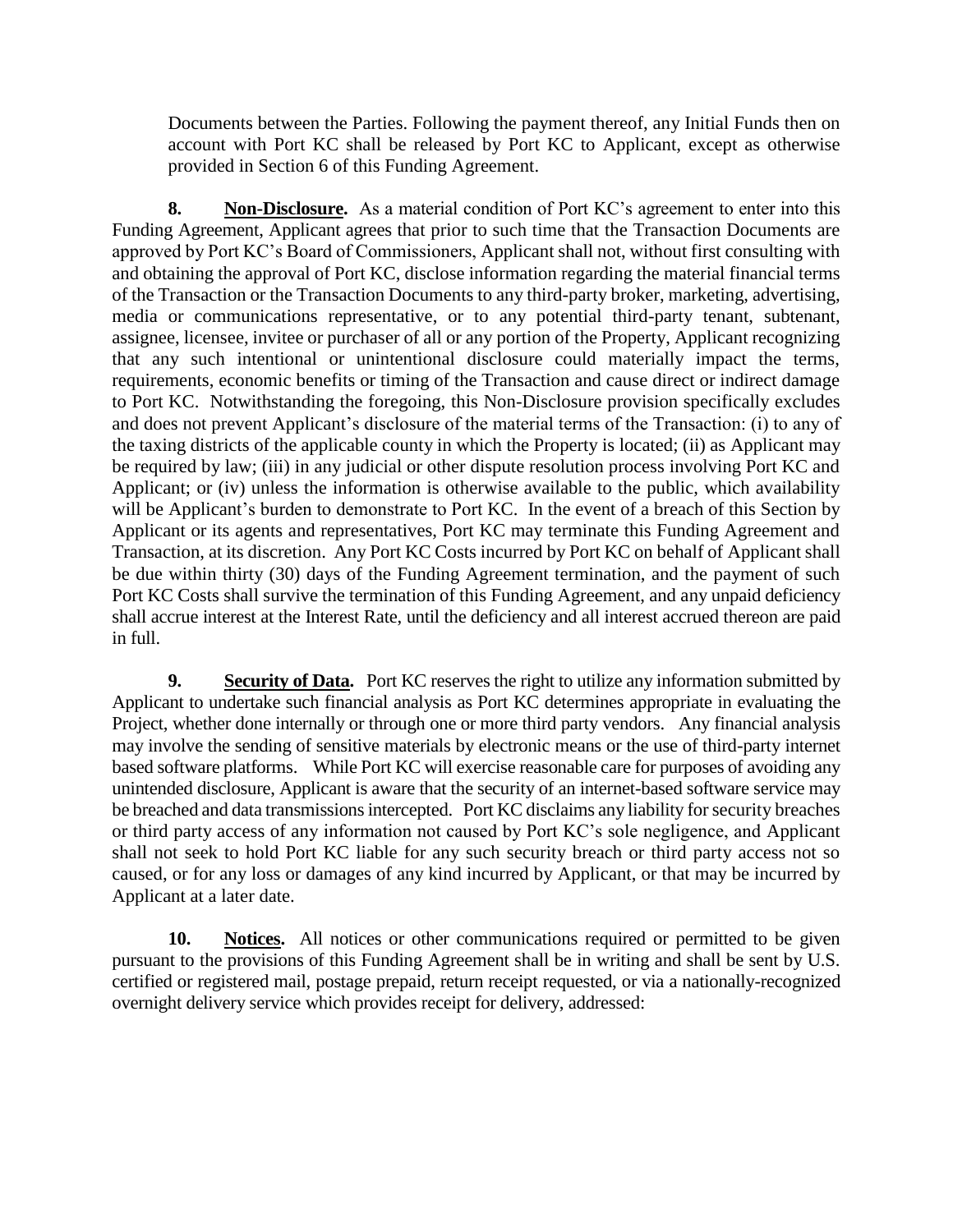If to Port KC:

Port KC 110 Berkley Plaza Kansas City, Missouri 64120 Attention: President and CEO

With a copy to:

Port KC 110 Berkley Plaza Kansas City, Missouri 64120 Attention: General Counsel

If to Applicant:

With a copy to:

Each Party may specify that notice be addressed to any other person or address by giving to the other party ten (10) days prior written notice thereof. Port KC may rely solely upon the notice information provided to it by Applicant and shall have no independent obligation to investigate the accuracy or completeness thereof.

**11. Attorneys' Fees.** In the event either Party prevails in any action to enforce this Funding Agreement or to pursue or defend its rights under this Funding Agreement, the nonprevailing Party shall be responsible for, and shall pay to the prevailing Party upon demand, all costs and expenses including reasonable attorneys' fees incurred by the prevailing Party in connection with such action.

**12. Jurisdiction.** APPLICANT IRREVOCABLY SUBMITS TO PERSONAL JURISDICTION IN MISSOURI AND OF THE UNITED STATES DISTRICT COURT FOR THE WESTERN DISTRICT OF MISSOURI OR, AT THE OPTION OF PORT KC, ANY COURT IN WHICH PORT KC DECIDES TO INITIATE LEGAL OR EQUITABLE PROCEEDINGS CONCERNING THIS FUNDING AGREEMENT, PROVIDED SUCH COURT HAS SUBJECT MATTER JURISDICTION OVER THE MATTER AND CONTROVERSY FOR THE ENFORCEMENT OF APPLICANT'S OBLIGATIONS UNDER THIS FUNDING AGREEMENT. APPLICANT WAIVES ANY AND ALL RIGHTS UNDER THE LAW OF ANY OTHER STATE TO OBJECT TO JURISDICTION WITHIN MISSOURI FOR THE PURPOSES OF LITIGATION TO ENFORCE ITS OBLIGATIONS UNDER THIS FUNDING AGREEMENT.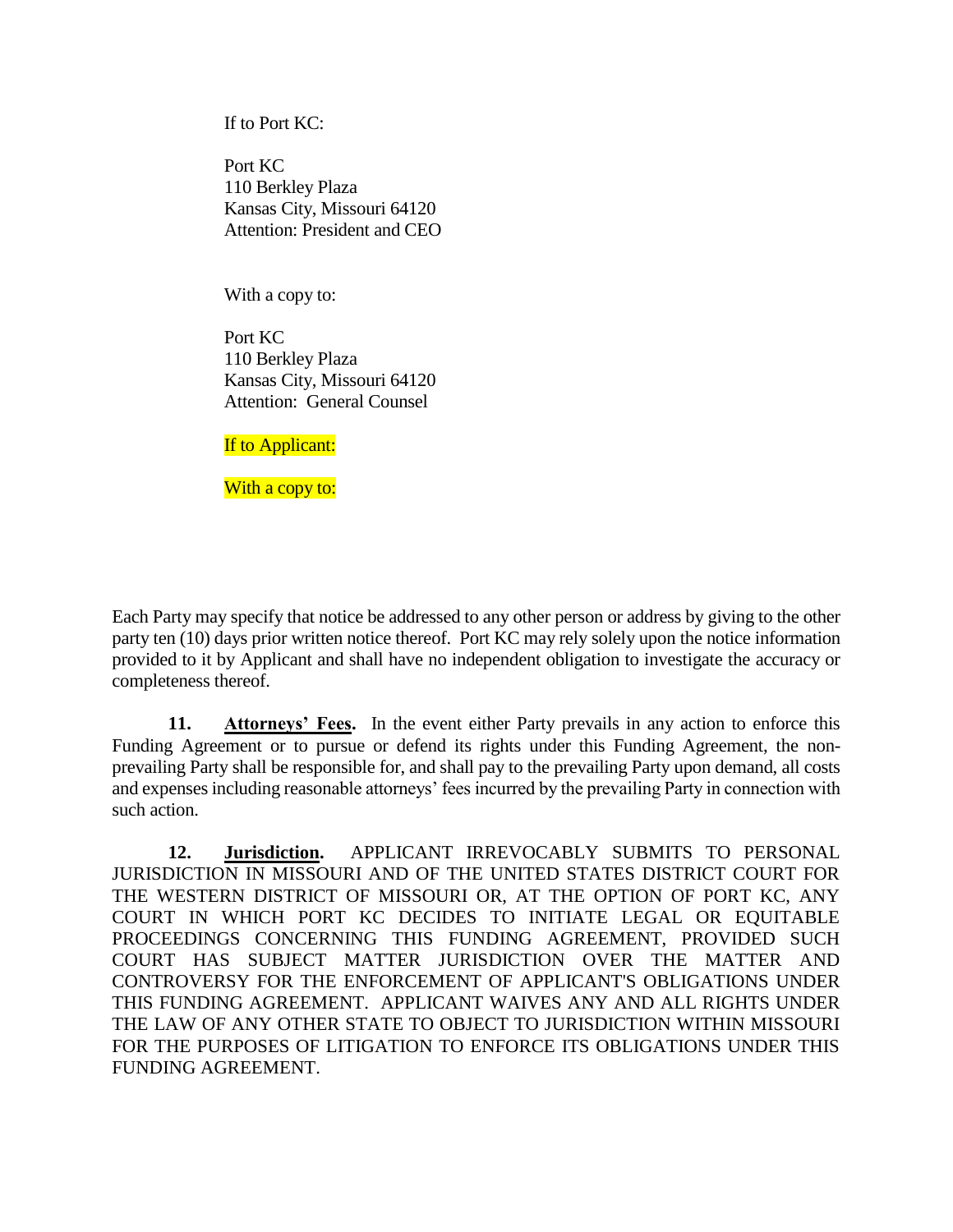**13. Indemnity.** Applicant agrees to and shall defend, indemnify, and hold harmless Port KC, its officers, commissioners, agents, employees, contractors and attorneys at Applicant's expense, from and against any and all claims, demands, obligations, expenses, losses, judgments, damages, liabilities lawsuits costs and expenses (including reasonable attorneys' fees at all tribunal levels) arising out of or related to any breach or default by Applicant in the performance of any of the terms, provisions, covenants or obligations to be observed, performed and/or complied with on the part of Applicant contained or incorporated in this Funding Agreement. The indemnity obligations of Applicant shall survive the termination of this Funding Agreement.

14. **Inaction Not a Waiver.** Failure of Port KC or Applicant to complain of any act or omission on the part of the other Party no matter how long the same may continue, shall not be deemed to be a waiver by said Party of any of its rights under this Funding Agreement. No waiver by Port KC or Applicant at any time, express or implied, of any breach of any provision of this Funding Agreement shall be deemed a waiver of a breach of any other provision of this Funding Agreement or a consent to any subsequent breach of the same or any other provision.

**15. Third Parties.** Nothing contained in this Funding Agreement shall create any rights in, or be deemed to have been executed for the benefit of, any person that is not a party hereto.

**16. Entire Agreement; Incorporation of Exhibits.** This Funding Agreement embodies the entire understanding and agreement between the Parties with respect to the subject matter of this Funding Agreement, and supersedes all prior oral and written negotiations, commitments and understandings between such Parties, and no representations, inducements, promises or other agreements, oral or otherwise, not embodied herein, shall be of any force or effect. The exhibits to this Funding Agreement, if any, shall be deemed to be incorporated in and form a part of this Funding Agreement.

**17. Headings.** The headings in this Funding Agreement are inserted for convenience only and shall not constitute a part of this Funding Agreement or be employed to interpret any term or provision of this Funding Agreement.

**18. Counterparts.** This Funding Agreement may be executed simultaneously in two or more counterparts, each of which shall be deemed an original, but which taken together shall constitute one and the same instrument.

**19. Missouri Law to Govern.** This Funding Agreement shall be governed by and construed under the internal laws of the State of Missouri, without regard to its conflicts of law provisions.

**20. Amendment.** This Funding Agreement may not be modified, amended, supplemented, waived or terminated orally, but only by an agreement in writing signed by the Party against whom enforcement of any such modification, amendment, supplement, waiver or termination is sought.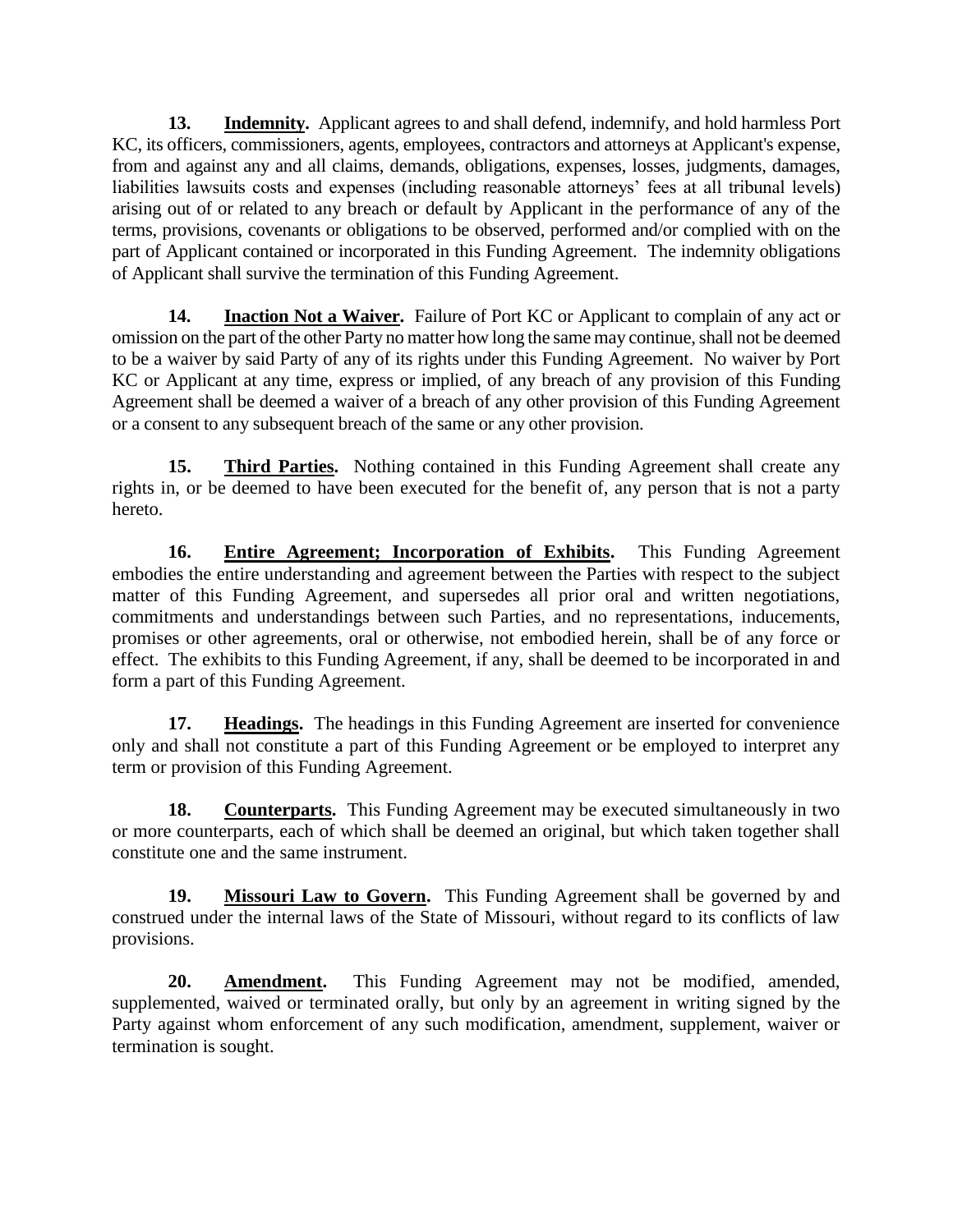**21. Partial Invalidity.** If any term, covenant, condition or provision of this Funding Agreement or the application of this Funding Agreement to any person or circumstance shall, at any time or to any extent, be invalid or unenforceable, the remainder of this Funding Agreement, or the application of such term or provision to persons or circumstances other than those as to which it is held invalid or unenforceable, shall not be affected by the partial invalidity, and each term, covenant, condition and provision of this Funding Agreement shall be valid and be enforced to the fullest extent permitted by law.

**22. Survival.** The terms, agreements, covenants and conditions set forth in this Funding Agreement, which by their nature involve performance after the termination of this Funding Agreement, or which cannot be ascertained to have been fully performed until after the termination of this Funding Agreement, shall survive the termination of this Funding Agreement.

**23. Execution in Counterparts.** This Funding Agreement may be executed in several counterparts, each of which shall be an original, but all of which together shall constitute one and the same instrument.

**24. Binding Effect.** The covenants, conditions and agreements contained in this Funding Agreement shall bind and inure to the benefit of Port KC, its successors and assigns, and Applicant and its successors and assigns.

**25. Time of the Essence**. Time is of the essence in the performance of all obligations under the terms of this Funding Agreement.

**26. Electronic Storage.** The Parties hereto agree that the obligations under this Funding Agreement may be conducted, and related documents may be stored, by electronic means. Copies, telecopies, facsimiles, electronic files and other reproductions of original executed documents shall be deemed to be authentic and valid counterparts of such original documents for all purposes, including the filing of any claim, action or suit in the appropriate court of law.

## **[THE REMAINDER OF THIS PAGE INTENTIONALLY LEFT BLANK]**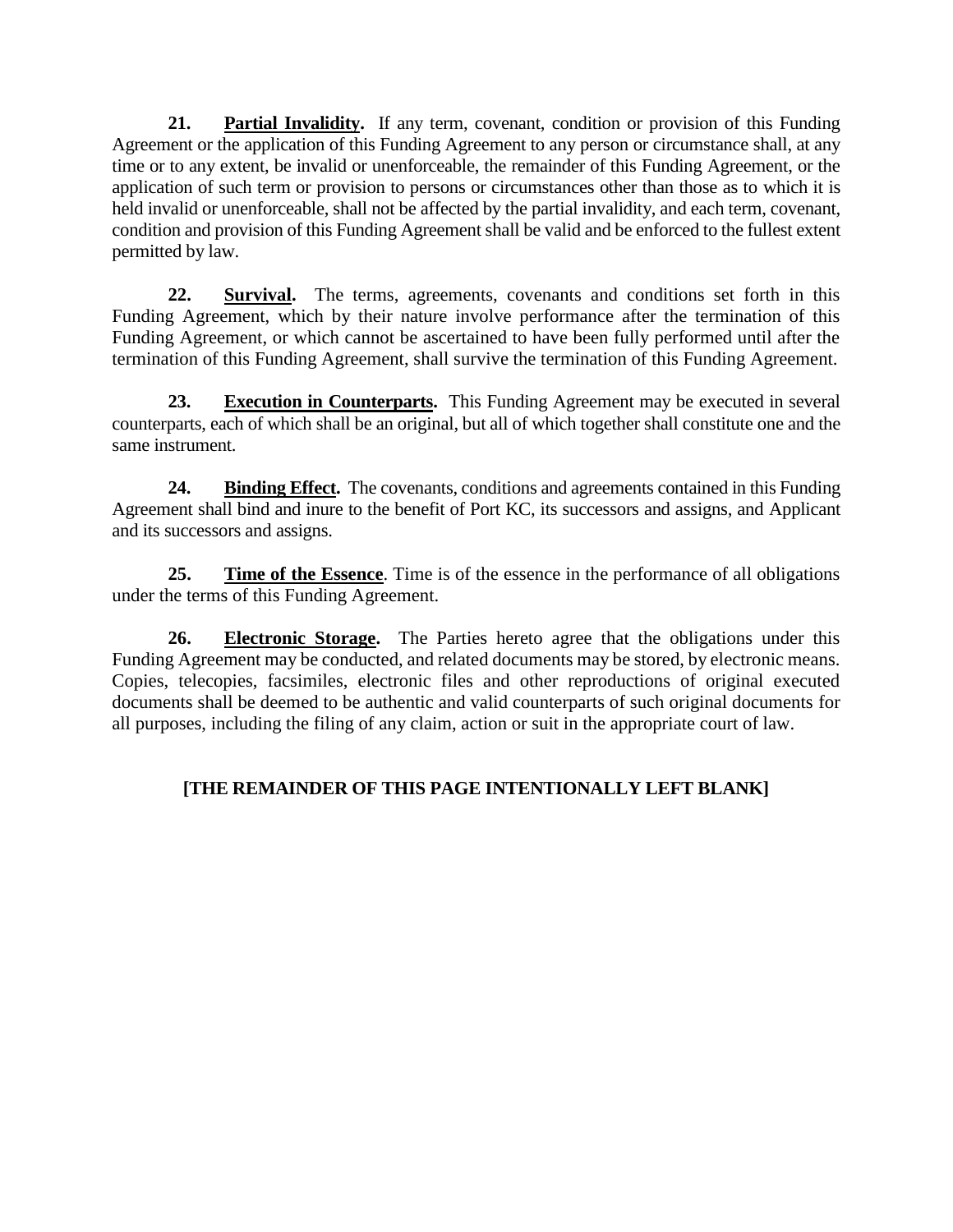**IN WITNESS WHEREOF**, the Parties have signed this Funding Agreement on the Effective Date.

## **PORT AUTHORITY OF KANSAS CITY, MISSOURI**

**\_\_\_\_\_\_\_\_\_\_\_\_\_\_\_\_\_\_\_\_\_\_\_\_\_\_\_\_\_\_\_\_\_\_\_\_\_\_\_\_\_\_\_\_\_\_**

\_\_\_\_\_\_\_\_\_\_\_\_\_\_\_\_\_\_\_\_\_\_\_\_\_\_\_\_\_\_\_\_\_\_\_\_\_\_\_\_\_

By: \_\_\_\_\_\_\_\_\_\_\_\_\_\_\_\_\_\_\_\_\_\_\_\_\_\_\_\_\_\_\_\_\_\_\_\_\_\_\_\_\_

Jon D. Stephens President and CEO

Approved as to form:

Brian T. Rabineau Deputy General Counsel

\_\_\_\_\_\_\_\_\_\_\_\_\_\_\_\_\_\_\_\_\_\_\_\_\_\_\_\_\_\_\_\_\_\_

By: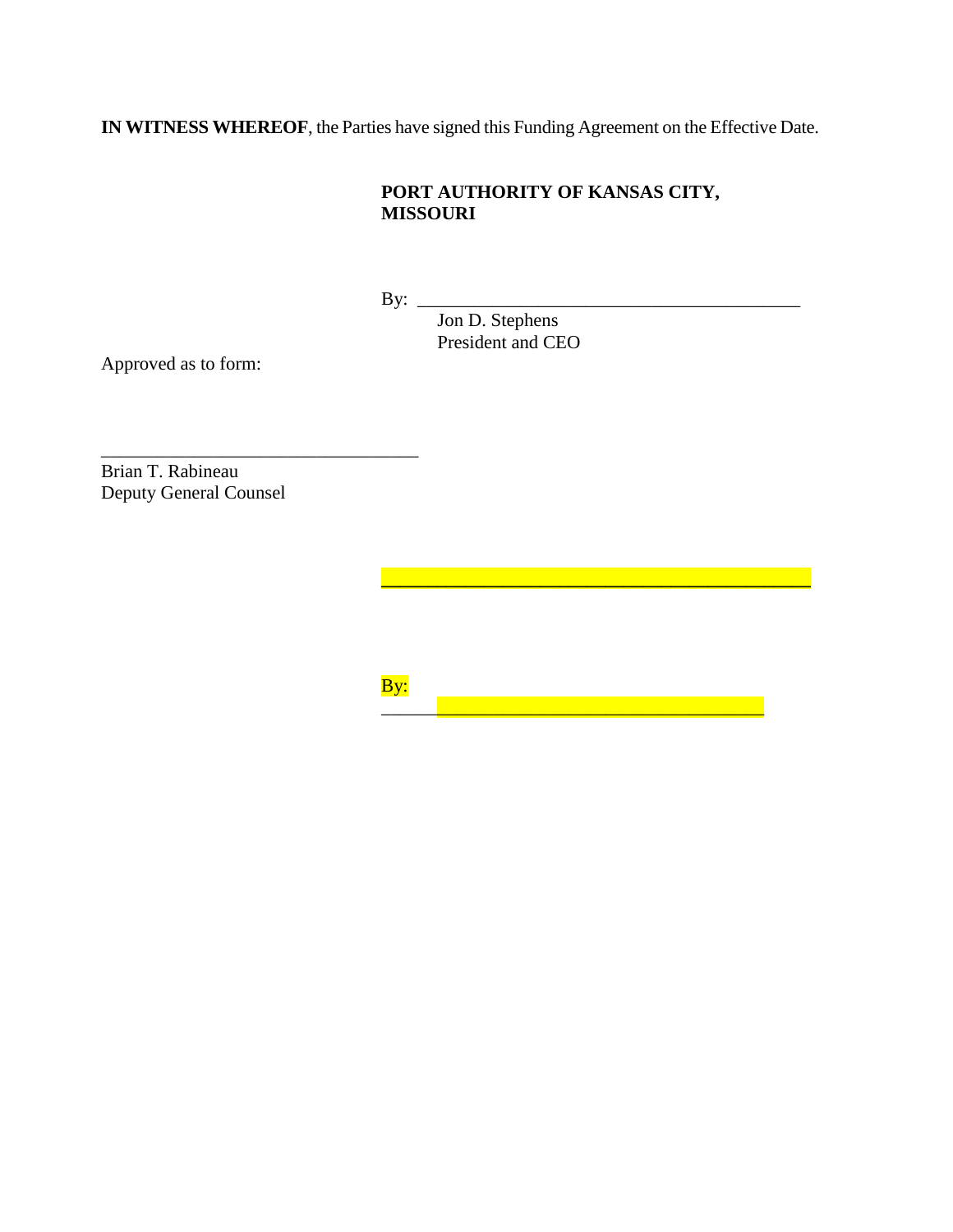# **REQUESTED EXEMPTION SCHEDULES**

| <b>Projected Real Property Values</b> |                 |                |      |        | <b>Projected Real Property Taxes (If Taxed)</b> |                 | <b>Proposed Real Property Payments (If Tax Exempt)</b> |  |      |        |         |                 |              |  |
|---------------------------------------|-----------------|----------------|------|--------|-------------------------------------------------|-----------------|--------------------------------------------------------|--|------|--------|---------|-----------------|--------------|--|
|                                       | Appraised Value | Assessed Value | City | County | Library                                         | School District | Others Total                                           |  | City | County | Library | School District | Others Total |  |
| Year 1                                |                 |                |      |        |                                                 |                 |                                                        |  |      |        |         |                 |              |  |
| Year 2                                |                 |                |      |        |                                                 |                 |                                                        |  |      |        |         |                 |              |  |
| Year 3                                |                 |                |      |        |                                                 |                 |                                                        |  |      |        |         |                 |              |  |
| Year 4                                |                 |                |      |        |                                                 |                 |                                                        |  |      |        |         |                 |              |  |
| Year 5                                |                 |                |      |        |                                                 |                 |                                                        |  |      |        |         |                 |              |  |
| Year 6                                |                 |                |      |        |                                                 |                 |                                                        |  |      |        |         |                 |              |  |
| Year 7                                |                 |                |      |        |                                                 |                 |                                                        |  |      |        |         |                 |              |  |
| Year 8                                |                 |                |      |        |                                                 |                 |                                                        |  |      |        |         |                 |              |  |
| Year 9<br>Year 10                     |                 |                |      |        |                                                 |                 |                                                        |  |      |        |         |                 |              |  |
| Year 11                               |                 |                |      |        |                                                 |                 |                                                        |  |      |        |         |                 |              |  |
| Year 12                               |                 |                |      |        |                                                 |                 |                                                        |  |      |        |         |                 |              |  |
| Year 13                               |                 |                |      |        |                                                 |                 |                                                        |  |      |        |         |                 |              |  |
| Year 14                               |                 |                |      |        |                                                 |                 |                                                        |  |      |        |         |                 |              |  |
| Year 15                               |                 |                |      |        |                                                 |                 |                                                        |  |      |        |         |                 |              |  |
| Year 16                               |                 |                |      |        |                                                 |                 |                                                        |  |      |        |         |                 |              |  |
| Year 17                               |                 |                |      |        |                                                 |                 |                                                        |  |      |        |         |                 |              |  |
| Year 18                               |                 |                |      |        |                                                 |                 |                                                        |  |      |        |         |                 |              |  |
| Year 19                               |                 |                |      |        |                                                 |                 |                                                        |  |      |        |         |                 |              |  |
| Year 20                               |                 |                |      |        |                                                 |                 |                                                        |  |      |        |         |                 |              |  |
| Year 21                               |                 |                |      |        |                                                 |                 |                                                        |  |      |        |         |                 |              |  |
| Year 22                               |                 |                |      |        |                                                 |                 |                                                        |  |      |        |         |                 |              |  |
| Year 23                               |                 |                |      |        |                                                 |                 |                                                        |  |      |        |         |                 |              |  |
| Year 24<br>Year 25                    |                 |                |      |        |                                                 |                 |                                                        |  |      |        |         |                 |              |  |
|                                       |                 |                |      |        |                                                 |                 |                                                        |  |      |        |         |                 |              |  |
|                                       |                 |                |      |        |                                                 |                 |                                                        |  |      |        |         |                 |              |  |
|                                       |                 |                |      |        |                                                 |                 |                                                        |  |      |        |         |                 |              |  |

#### **Projective Real Property Exemption Rate**